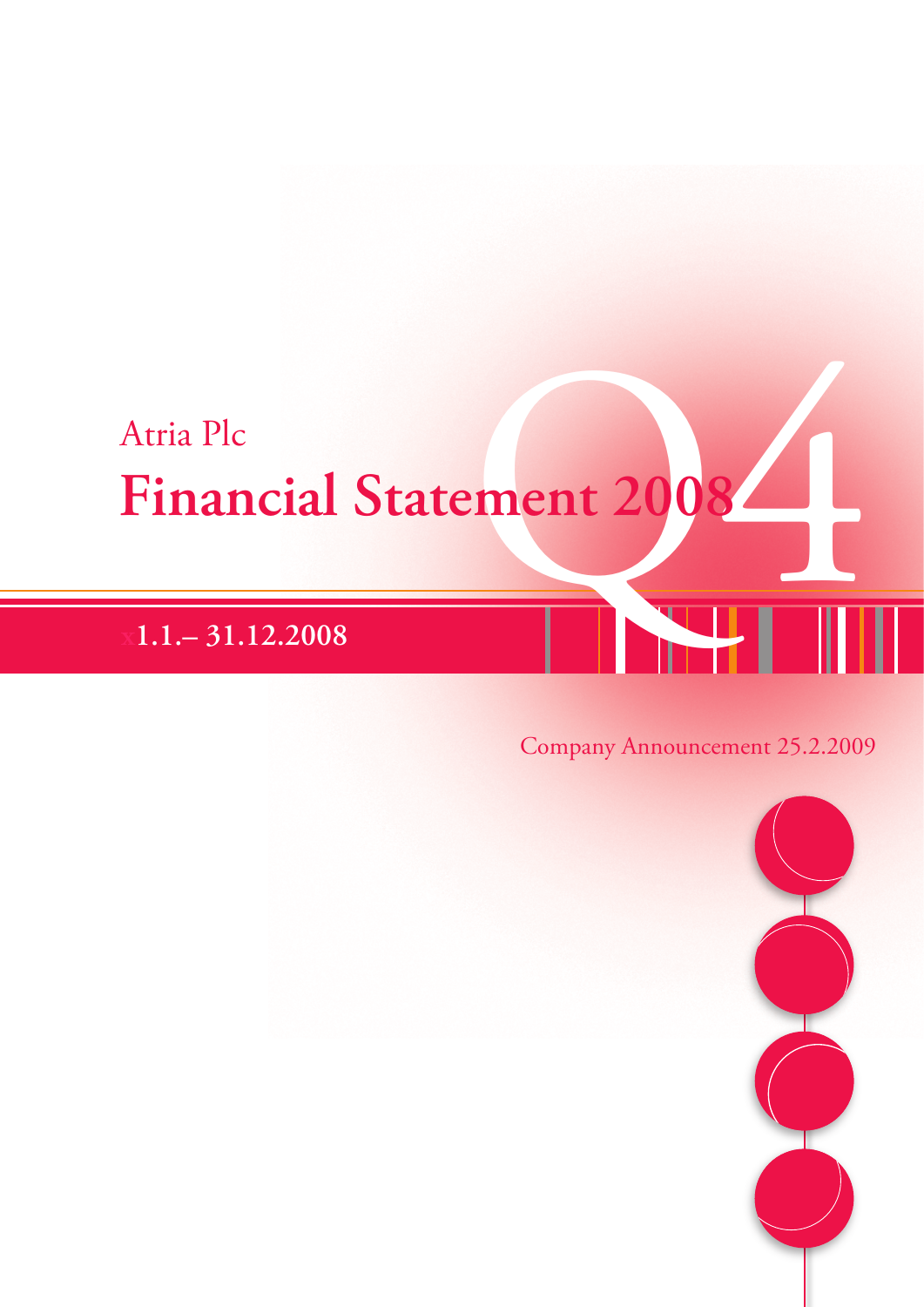



ATRIA PLC'S FINANCIAL STATEMENT RELEASE 1 JANUARY– 31 DECEMBER 2008

# **ATRIA GROUP'S NET SALES INCREASED, RESULT WEAKENED**

- net sales increased by 6.7%

- operative EBIT percentage was 2.9% (4.8% in 2007)
- strategically significant acquisitions in Russia, Sweden and Estonia
- increasing cost of raw materials weighed down Atria's performance

- the international economic crisis and weakening currencies had a negative impact on the company's performance in the last three months of the year

# **Atria Group:**

|                         |         |         | Q <sub>4</sub> | Q <sub>4</sub> |
|-------------------------|---------|---------|----------------|----------------|
| €Million                | 2008    | 2007    | 2008           | 2007           |
| Turnover                | 1,356.9 | 1,272.2 | 361.1          | 337.1          |
| <b>Operating profit</b> | 38.4    | 94.5    | 3.8            | 13.2           |
| <b>Operative EBIT</b>   | 39.9    | 61.4    | 3.8            | 13.7           |
| Operative EBIT-%        | 2.9     | 4.8     | 1.1            | 4.1            |
| Profit before taxes     | 16.7    | 80.6    | $-8.4$         | 11.3           |
| Earnings per share      | 0.42    | 2.56    | $-0.21$        | 0.28           |

\* Operative EBIT = operating profit excluding significant non-recurring items.

#### **Review Q4/2008**

**Atria Group's** Q4 net sales showed a clear year-on-year increase. The sales and profitability of Atria Finland were good also in Q4. The performance in other business areas was unsatisfactory. The international economic crisis that worsened during the autumn and the weakening against the Euro of currencies significant to Atria decreased the earnings in Sweden and Russia. The business operations of the Russian company OOO Campomos, bought in the summer, are included in the figures for the period as of 15 October 2008.

The economic slowdown had an impact on the development of sales volumes in all of Atria's market areas. In St Petersburg, however, volumes grew strongly in all product groups, and the company's market position strengthened further during the period under review.

The performance of Atria Scandinavia and Atria Russia were weighed down by the weakening of the Swedish krona and the Russian rouble during the period under review. A considerable share of the raw material used by Atria in Sweden and Russia is imported, the cost of which has risen due to the weakened currencies. During the period, Atria was not fully able to transfer the increase in raw material costs to sales prices in these business areas.

The acquisition of Campomos and the weakening of the Russian rouble against the euro increased the Group's financial expenses.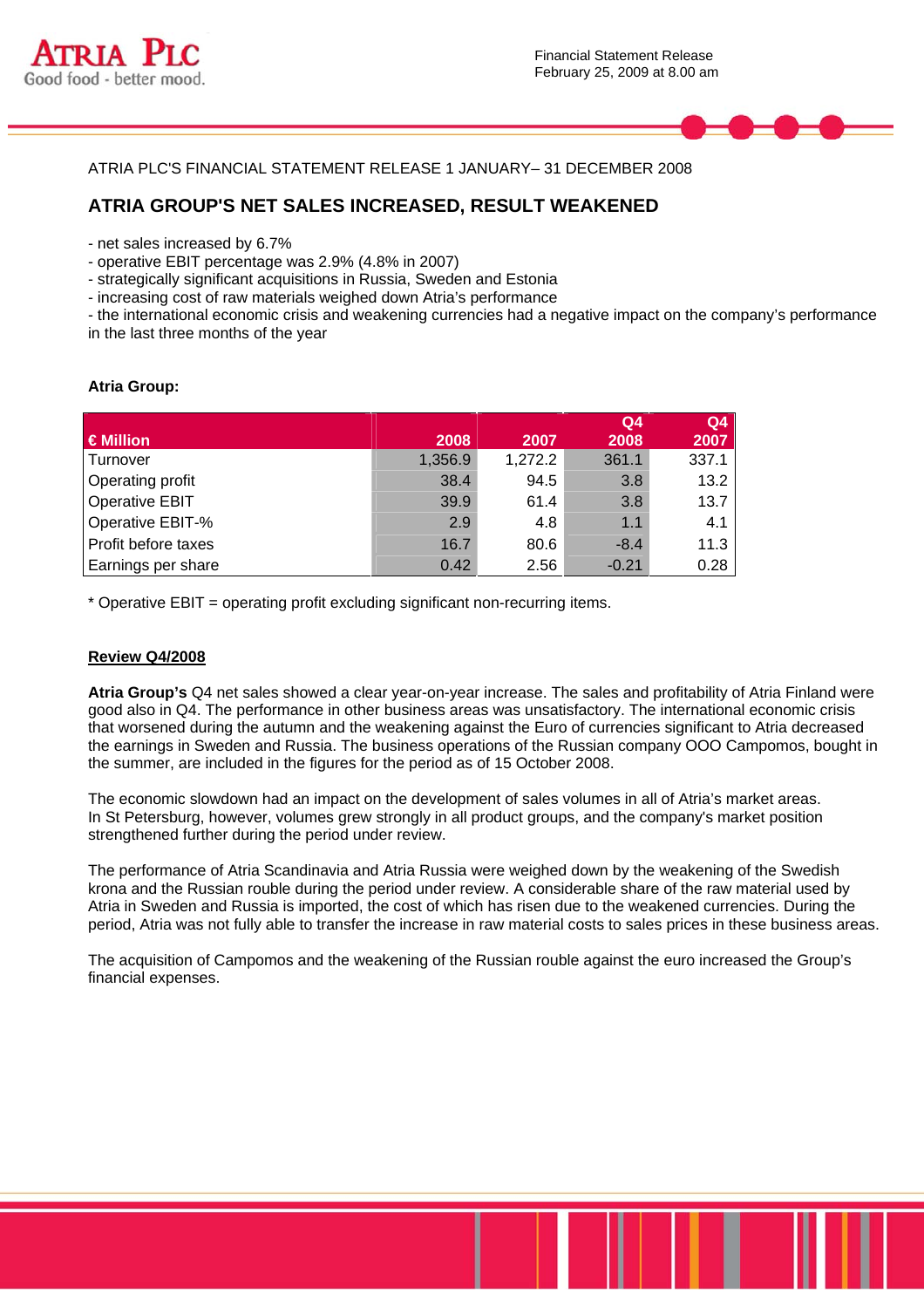



|                       |       |       | Q <sub>4</sub> | Q <sub>4</sub> |
|-----------------------|-------|-------|----------------|----------------|
| $\in$ Million         | 2008  | 2007  | 2008           | 2007           |
| Turnover              | 797.9 | 749.6 | 206.2          | 203.9          |
| Operative profit      | 33.9  | 43.2  | 11.8           | 9.9            |
| <b>Operative EBIT</b> | 34.4  | 43.2  | 11.8           | 9.9            |
| Operative EBIT-%      | 4.3   | 5.8   | 5.7            | 4.9            |

The sales of Atria Finland grew steadily in 2008, but the increase in raw material and other industrial costs ate into profitability, particularly during the first half of the year. In terms of value, the sales of product groups represented by Atria in the Finnish consumer goods retail trade grew by approximately 8 percent in 2008. The growth of Atria Finland's brands (Atria, Forssan) far exceeded this, standing at about 14 percent. (Source: Atria 2008)

Sales and profitability developed positively during the barbecue season, which is important for Atria's growth. During the barbecue season, Atria strengthened its market leadership, and the market share of all of its product groups was around 27 percent between May and July.

To enhance cost-efficiency, Atria Finland launched an operational efficiency improvement programme at the beginning of the year. The aim for the programme is to generate cost savings of EUR 4 million. Atria discontinued its operations at the Kannus production plant. Bovine slaughtering and cutting were transferred to the Kauhajoki and Kuopio production plants, and pig slaughtering and cutting to the Nurmo production plant. Liha-Pouttu's meat procurement operations were merged with A-Farmers Ltd's operations. Additionally, the logistics and meat product manufacturing operations of the Forssa production plant were moved to Nurmo. The efficiency improvement programme will result in a net reduction of approximately 170 persons.

Q4 sales were good. In particular, the sales of convenience food products were good in December. The impact of price increases was evident as improved profitability in Q4.

| $\in$ Million         | 2008  | 2007  | Q <sub>4</sub><br>2008 | Q <sub>4</sub><br>2007 |
|-----------------------|-------|-------|------------------------|------------------------|
| l Turnover            | 455.2 | 457.8 | 112.4                  | 116.0                  |
| Operative profit      | 14.4  | 54.9  | $-1.2$                 | 5.5                    |
| <b>Operative EBIT</b> | 15.4  | 20.5  | $-1.2$                 | 5.9                    |
| Operative EBIT-%      | 3.4   | 4.5   | $-1.1$                 | 5.1                    |

# **Atria Scandinavia 1 January - 31 December 2008**

Due to the weakened exchange rate of the Swedish krona, the 2008 net sales in euros decreased by 0.6 per cent compared with the previous year's net sales. Atria Scandinavia's year 2008 net sales in kronas increased by 3.9 % compared with year 2007.

The development of Atria Scandinavia's earnings did not meet the target. The positive development at the beginning of the year slowed down in late summer due to the risen raw material costs, the weakened Swedish krona and the loss-making salad and sandwich operations.

In summer 2008, Atria acquired the Swedish AB Ridderheims Delikatesser, a producer of delicatessen products. The acquisition further strengthened Atria's market position in Sweden. Ridderheims was consolidated into Atria as of 1 July 2008. In the autumn, Atria centralised the production of the Lätta Måltider unit from Halmstad into Norrköping. As a result of the arrangement, 50 of the Halmstad plant's employees were laid off.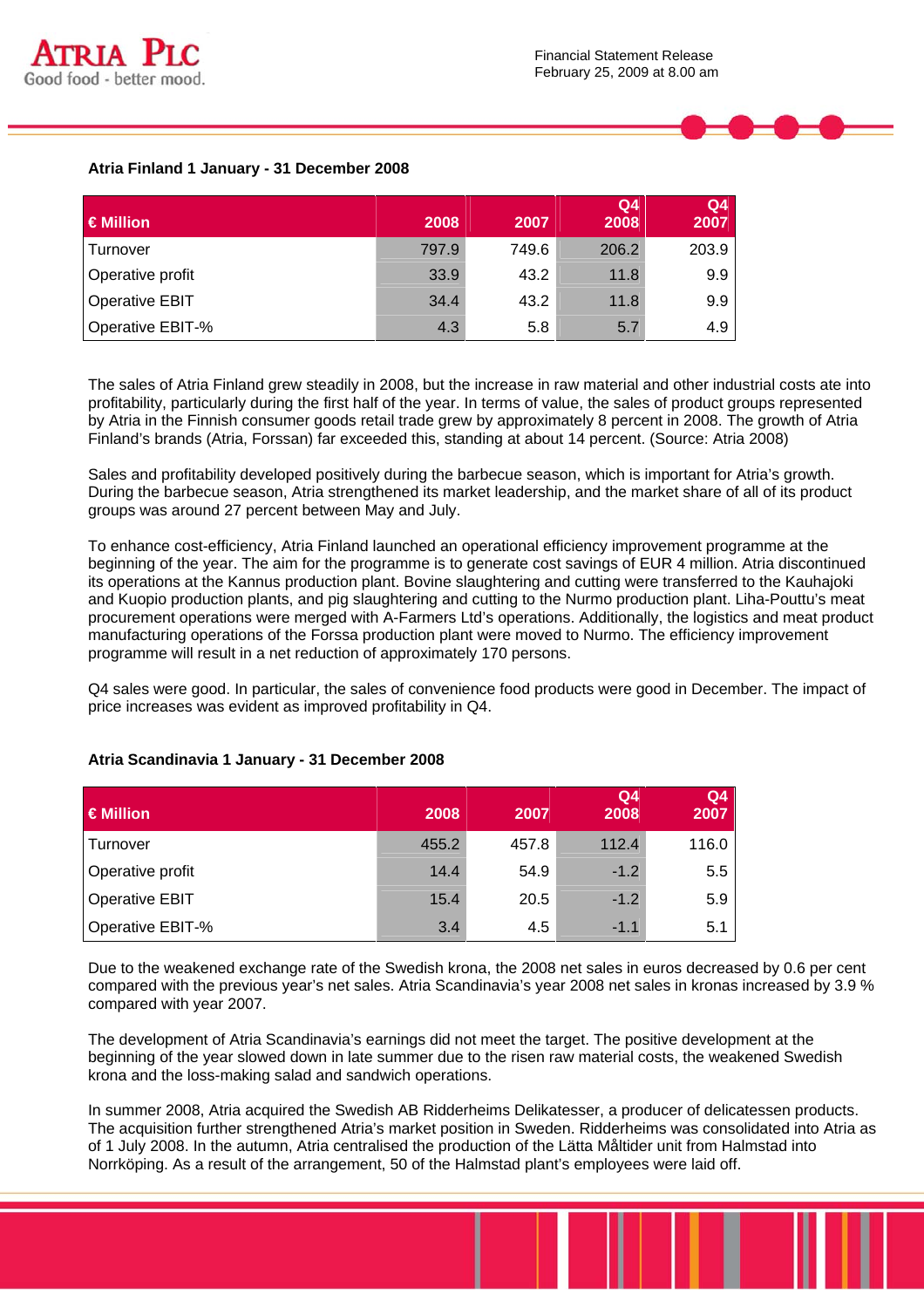



In Q4, the weakening of the Swedish krona raised the prices of imported raw materials, which weighed down Atria's performance in Sweden. The economic slowdown has weakened demand in certain product groups towards the end of the year. The higher raw material costs caused by the weak krona could not be covered in full by the implemented price increases.

Costs in the amount of EUR 1.5 million resulting from credit losses and restructurings were included in the figures for Q4.

# **Atria Russia 1 January - 31 December 2008**

| $\in$ Million         | 2008   | 2007 | Q <sub>4</sub><br>2008 | Q <sub>4</sub><br>2007 |
|-----------------------|--------|------|------------------------|------------------------|
| Turnover              | 93.8   | 65.6 | 35.5                   | 16.9                   |
| Operative profit      | $-3.4$ | 4.3  | $-5.7$                 | 0.5                    |
| <b>Operative EBIT</b> | $-3.4$ | 4.3  | $-5.7$                 | 0.5                    |
| Operative EBIT-%      | $-3.6$ | 6.5  | $-16.1$                | 3.0                    |

During 2008, Atria Russia grew significantly through both organic growth and a corporate acquisition. At the end of July, Atria acquired meat processing company OOO Campomos operating in the Moscow and St Petersburg regions. OOO Campomos was consolidated into Atria as of 15 October 2008.

The new logistics centre in Gorelovo, St Petersburg, was opened in October, and all of Pit-Product's deliveries have been dispatched from there since November. The opening of the new meat product plant was postponed until 2009 due to delayed completion of the water and drain connection. A decision was made at the end of the year to invest in increasing the dried sausage capacity at the Sinyavino plant.

With its approximately 30 per cent market share. Pit-Product was the market leader in the St Petersburg region's modern consumer goods retail trade(Source: AC Nielsen 2008). Pit-Product did not achieve its earnings targets, which was mainly due to the strong increase in raw material prices. Sales prices were increased several times during the year, but failed to catch up the continuously increasing raw material prices.

The result of Campomos for the last three months of the year showed a loss (Q4 EBIT EUR -5.7 million). Atria aims to have the company's EBIT back in the black during 2010. This requires that the company further reinforces its market position in Moscow, launches new product groups, reduces costs and improves the efficiency of its primary production, which was started up in 2008.

In Q4, the integration of Pit-Product's and Campomos's operations was started, and this will continue into spring 2009. Synergy benefits will be achieved in purchasing, logistics, marketing and production. The sales and market shares of Pit-Product strengthened during the period under review. Atria Russia's performance was weighed down by the loss-making Campomos and the weakened rouble, which further increased the prices of imported raw materials.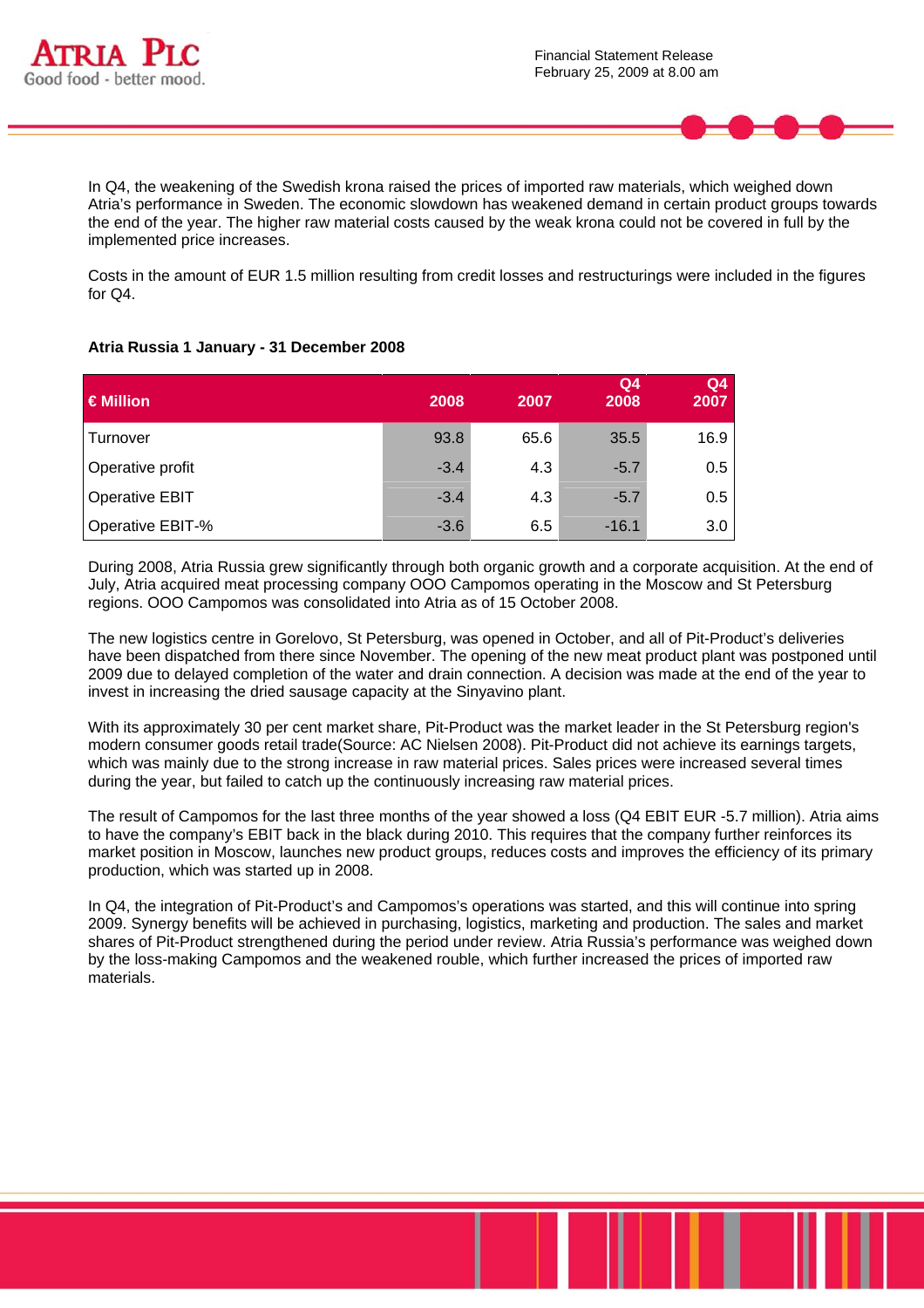



|                       |         |         | Q <sub>4</sub> | Q <sub>4</sub> |
|-----------------------|---------|---------|----------------|----------------|
| $\in$ Million         | 2008    | 2007    | 2008           | 2007           |
| Turnover              | 32,3    | 26,7    | 10,8           | 6,1            |
| Operative profit      | $-3,8$  | $-4,4$  | $-0,7$         | $-1,4$         |
| <b>Operative EBIT</b> | $-3,8$  | $-3,1$  | $-0,7$         | $-1,3$         |
| Operative EBIT-%      | $-11,8$ | $-11.6$ | $-6,5$         | $-21,4$        |

Atria made two significant acquisitions in the Baltic region in 2008. AS Wõro Kommerts and AS Vastse-Kuuste Lihatööstus were consolidated into the Atria Group as of 1 August 2008. With these acquisitions, Atria became the second largest meat industry company in Estonia. The new position will create new development opportunities for Atria throughout the Baltic region.

Atria's overall market share in Estonia was 22 per cent at the end of 2008. During H2 2008, sales grew in all of the important product groups (cold cuts, cooking products and consumer-packed meat). The acquisitions considerably strengthened the assortment of the most important product groups and Atria's position in the market. In the first part of the year, Atria's performance in Estonia was weakened by the poor profitability of Valga Lihatööstus. The costs of the company's own primary production rose sharply due to increased feed prices. The sales price increases were not enough to compensate the risen costs.

In Q4, Atria Baltic's sales grew in the most important product groups, although the intensified price competition and the bleak economic outlook weakened demand during the second half of the year. The integration of the acquired companies into Atria Baltic progressed as planned. The slaughtering and meat cutting operations of Vastse-Kuuste were transferred to the Valga plant.

#### **Events occurring after the period**

After the period under review, Atria Scandinavia announced an extensive efficiency improvement programme. The measures are expected to produce annual savings of approx EUR 7 million, and the number of employees will be reduced by approximately 100 at different sites.

Atria Baltic decided to centralise the production of meat products from the Vastse-Kuuste plant to the Valga and Ahja production plants. Due to the reorganisation the number of employees will be reduced by approximately 100 in Atria Baltic sites during 2009. Production of new product groups will be started at the Vastse-Kuuste production facilities in the autumn. The reorganisation measures are expected to generate annual cost savings of approximately EUR 1.4 million.

Juha Ruohola, Managing Director, Atria Russia was appointed as General Manager of OOO Campomos as of 10 February 2009. He will also continue as the Managing Director for Atria Russia business area. Juha Ruohola reports to Atria Plc's President and CEO Matti Tikkakoski. Sergey Ivanchenko was appointed as General Manager of OOO Pit-Product and General Manager & Director of Atria Russia. He reports to Juha Ruohola.

#### **Investments**

The Group's investments for 2008 totalled EUR 152.6 million and for Q4 EUR 61.3 million. The proportion of company acquisitions in the overall amount of tangible and intangible investments for the year totalled EUR 89.3 million.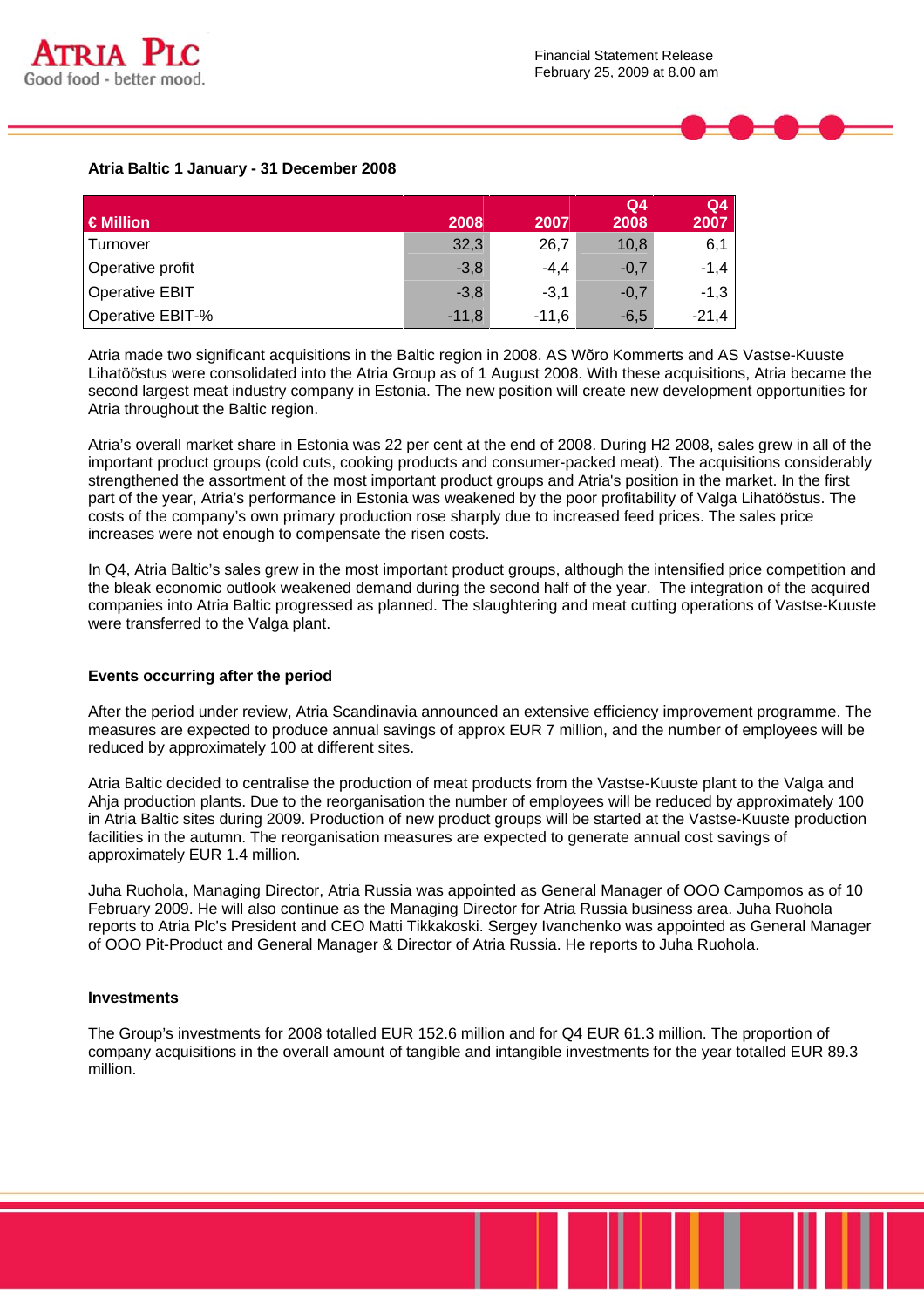



The Group had an average of 6,135 employees (5,947) during the period.

Personnel by business area:

| Atria Finland     | 2,378 (2,394) |
|-------------------|---------------|
| Atria Scandinavia | 1,691 (1,768) |
| Atria Russia      | 1,525 (1,278) |
| Atria Baltic      | 541 (507)     |

#### **Atria Plc's Administration**

In its organisation meeting following the General Meeting held on 25 June 2008, Atria Plc's Supervisory Board reelected retiring members Matti Tikkakoski and Martti Selin. Ari Pirkola was appointed Chairman of the Supervisory Board, and Chairman of the Board Martti Selin was reappointed.

Atria Plc's Board of Directors now has the following membership: Chairman Martti Selin; Vice-Chairman Timo Komulainen; members Tuomo Heikkilä, Runar Lillandt, Matti Tikkakoski and Ilkka Yliluoma.

#### **Financing**

Due to the financial market crisis the number of financing options generally available for companies reduced. The liquidity of the bond and commercial paper market was very poor, particularly towards the end of the year. Atria has financed its maturing commercial papers with existing credit limits. Availability of traditional bank financing was more uncertain than previously, and loan margins were on the rise. On the other hand, the steep decline of market interest rates that started in the autumn has reduced financing costs.

Atria was able to keep its financing position stable. During the period October to December, Atria acquired new long-term, 5-7 year financing in the amount of EUR 69 million, of which the proportion of TyEL (Employee Pensions Act) premium lending was EUR 39 million. In addition, two committed credit limits were signed in December, totalling EUR 32 million. There was a total of EUR 126 million in unutilised committed credit limits at the end of the year.

Atria made four significant acquisitions in 2008. During the third quarter, the acquisition of AB Ridderheims Delikatesser was completed in Sweden and the acquisitions of AS Wõro Kommerts and AS Vastse-Kuuste in Estonia. The acquisition of OOO Campomos was completed in Russia in the fourth quarter. The liabilities of the acquired companies were transferred in the transactions, and the remainder of the purchase prices of the companies was paid with cash funds and existing credit limits.

OOO Campomos had approximately EUR 66 million in foreign-currency-denominated liabilities, the reorganisation of which was commenced after the acquisition. In November, OOO Campomos amortised its euro-denominated loans by approx EUR 35 million. Of OOO Campomos's euro-dominated loans at the time of the financial statements, EUR 13 million has been paid off in January 2009 and further repayments will be made during the early part of the year. OOO Campomos's foreign-currency-denominated loans generated exchange rate losses of approximately EUR 5 million during the period due to the weakening of the rouble.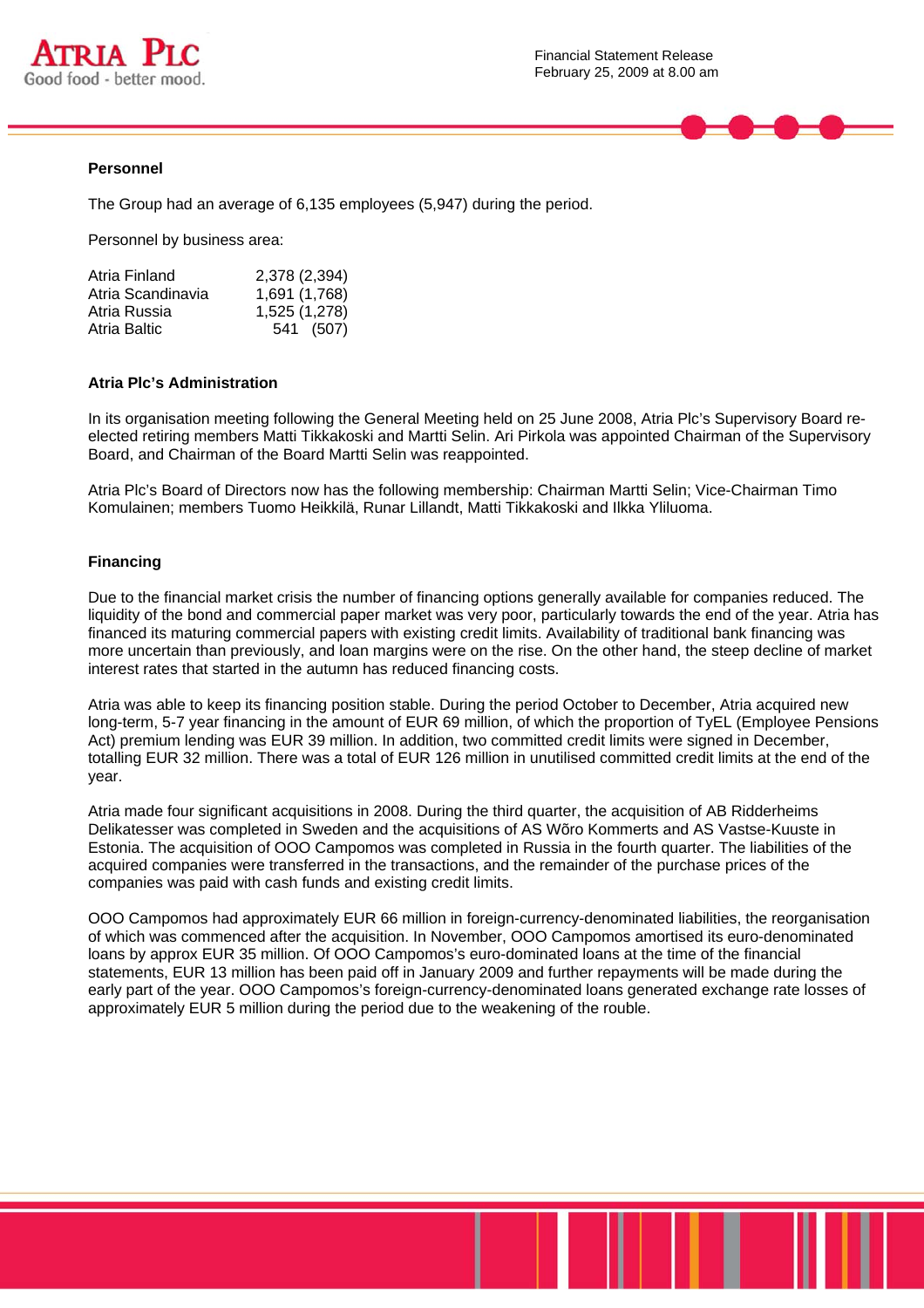

#### **Largest shareholders on 31 December 2008**

|                                          | KII       | A         | Total     | ℁     |
|------------------------------------------|-----------|-----------|-----------|-------|
| Itikka Co-operative                      | 4,914,281 | 2,457,801 | 7,372,082 | 26.08 |
| Lihakunta                                | 4,020,200 | 3,351,797 | 7,371,997 | 26.08 |
| Odin Norden                              |           | 1,687,300 | 1,687,300 | 5.97  |
| Skandinaviska Enskilda Banken            |           | 1,449,436 | 1,449,436 | 5.13  |
| Nordea Bank Finland Plc                  |           | 754,733   | 754,733   | 2.67  |
| Pohjanmaan Liha Co-operative 269,500     |           | 480,038   | 749,538   | 2.65  |
| Odin Finland                             |           | 695,214   | 695,214   | 2.46  |
| OP-Suomi Arvo                            |           | 404,922   | 404,922   | 1.43  |
| Public pension insurance company Veritas |           | 309,000   | 309,000   | 1.09  |
| Nordea Life Assurance Finland Ltd        |           | 225,000   | 225,000   | 0.80  |

#### **Largest shareholders in terms of voting rights, 31 December 2008**

|                                          | KII          | A         | Total       | ℁     |
|------------------------------------------|--------------|-----------|-------------|-------|
| Itikka Co-operative                      | 49, 142, 810 | 2,457,801 | 51,600,611  | 46.44 |
| Lihakunta                                | 40,202,000   | 3,351,797 | 43,553,797  | 39.20 |
| Pohjanmaan Liha Co-operative 2,695,000   |              | 480,038   | 3, 175, 038 | 2.86  |
| Odin Norden                              |              | 1,687,300 | 1,687,300   | 1.52  |
| Skandinaviska Enskilda Banken            |              | 1,449,436 | 1,449,436   | 1.30  |
| Nordea Bank Finland Plc                  |              | 754,733   | 754,733     | 0.68  |
| Odin Finland                             |              | 695,214   | 695,214     | 0.63  |
| OP-Suomi Arvo                            |              | 404,922   | 404,922     | 0.36  |
| Public pension insurance company Veritas |              | 309,000   | 309,000     | 0.28  |
| Nordea Life Assurance Finland Ltd        |              | 225,000   | 225,000     | 0.20  |

#### **Short-term Business Risks**

The development of international meat raw material prices in the near future is a significant risk in all of Atria's business areas. In Sweden and Russia, the significant proportion of imported raw material creates further cost uncertainty due to currency fluctuations. Changes in Russia's import duties also bring further uncertainty to the imported raw material prices.

In Russia, a significant risk is the delayed start of the meat product plant in Gorelovo, St Petersburg, and its impact on Atria's growth in the near future. Improving Campomos's profitability requires rapid operative and strategic measures.

The impact of the international financial market crisis on the availability and price of financing increases the risk of the liquidity of Atria's customers weakening and of possible credit losses in the future. The rise in loan margins, the high interest rates in Russia and the fluctuation of the rouble in relation to the euro also affect Atria's financial expenses.

#### **Outlook for the Future**

The net sales of the entire Group are estimated to grow in 2009. The economic slowdown will have some effect on sales volumes and the demand for certain product groups. Demand for more expensive products is expected to decline, while the demand for inexpensive products will strengthen.

Because of the international economic situation, there is considerable uncertainty related to the result prognosis, and it is difficult to anticipate the international price development of meat raw material.

Due to the loss-making Campomos and the weakening of the rouble that continued during the beginning of the year, Atria Russia's EBIT will remain below last year's level.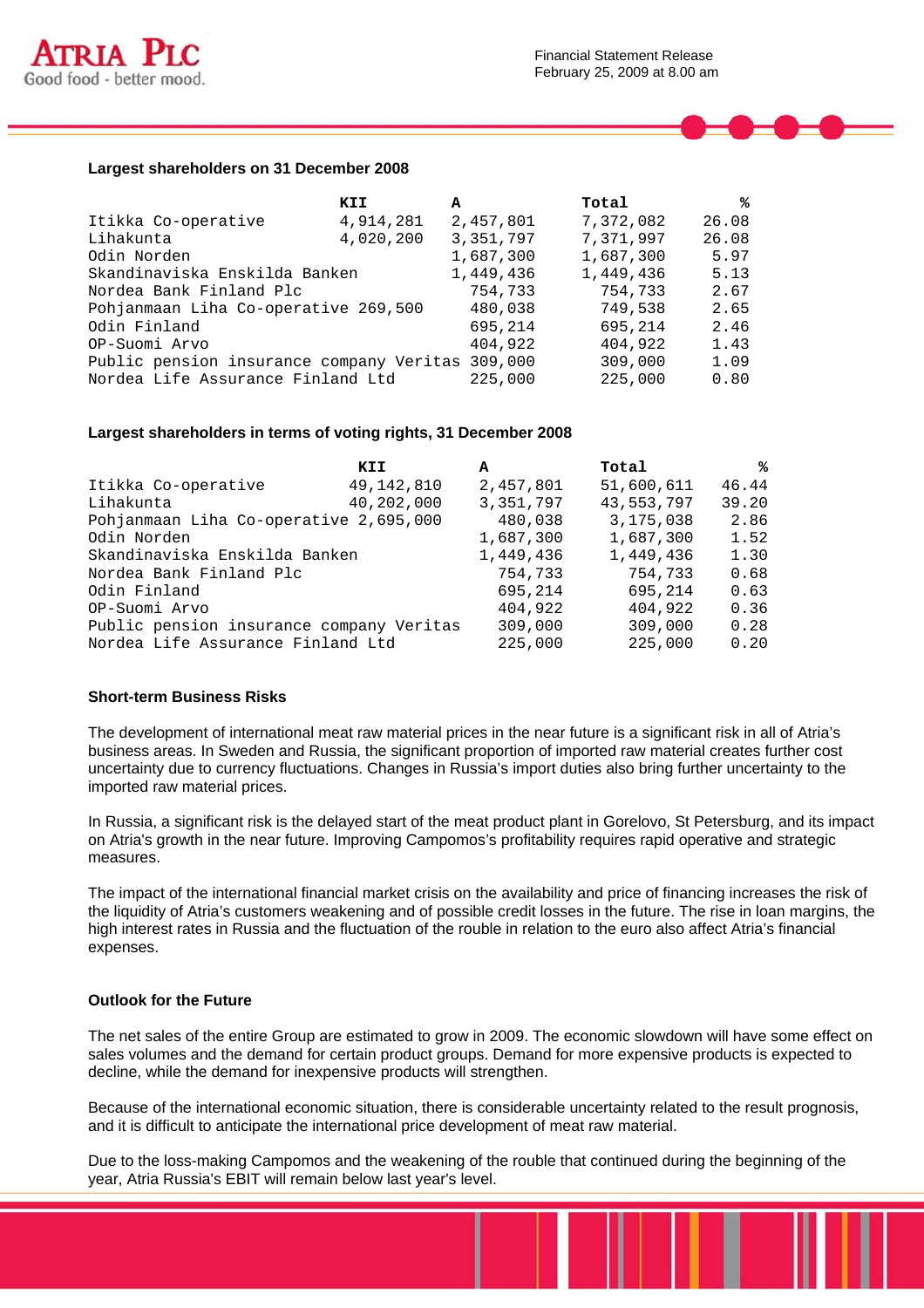



The General Meeting held on 29 April 2008 resolved to authorise the Board of Directors to decide, on one or several occasions, on a share issue involving a maximum of 10,000,000 new Series A shares at the nominal value of EUR 1.70 per share. The authorisation is valid until the closing of the next Annual General Meeting, or until 30 June 2009, whichever occurs first. The authorisation does not repeal the Board's current authorisation to decide on a reserve increase.

The General Meeting has previously authorised the Board of Directors to decide on one or several reserve increases, which may increase the company's share capital by a maximum of EUR 850,000. The authorisation is valid for a maximum of five years from the date of the General Meeting's decision.

#### **Purchase and transfer of treasury shares**

The General Meeting held on 29 April 2008 authorised the Board of Directors to decide on the purchase of up to 2,800,000 A shares of the Company with the Company's unrestricted equity. The maximum amount of the Series A shares to be acquired is less than 10 percent of all the Company's shares. The authorisation is valid until the closing of the next Annual General Meeting, or until 30 June 2009, whichever occurs first.

The General Meeting held on 29 April 2008 authorised the Board of Directors to decide on the transfer of treasury shares held by the Company in one or more batches, so that a maximum total of 2,800,000 Series A shares are subject to the authorisation. The authorisation is valid until the closing of the next Annual General Meeting, or until 30 June 2009, whichever occurs first.

Based on the authorisation of the General Meeting, Atria Plc's Board of Directors decided to purchase up to 300,000 A shares of the company. In accordance with the authorisation, the shares to be purchased are intended to be used as consideration in possible company acquisitions or other arrangements relating to the company's business, for the financing of investments, for the implementation of the company's incentive programme, for improvement of the company's capital structure, or to be kept by the company, otherwise assigned or cancelled. The acquisition of treasury shares began on 29 September 2008 and will end no later than 30 June 2009.

A total of 35,260 own Series A shares held by the Company were transferred free of charge to key persons belonging to Atria's incentive programme for the accrual period 2007. The date of the share transfer was 19 December 2008. As of 31 December 2008, the Company held 47,157 treasury shares.

#### **Corporate Governance Principles**

Atria's Corporate Governance Principles and deviations from the Finnish Corporate Governance Code 2008 are published on the Company's website at www.atria.fi/konserni.

#### **Dividend proposal**

The Board of Directors proposes that a dividend of EUR 0.20 be paid for each share for the financial year 2008.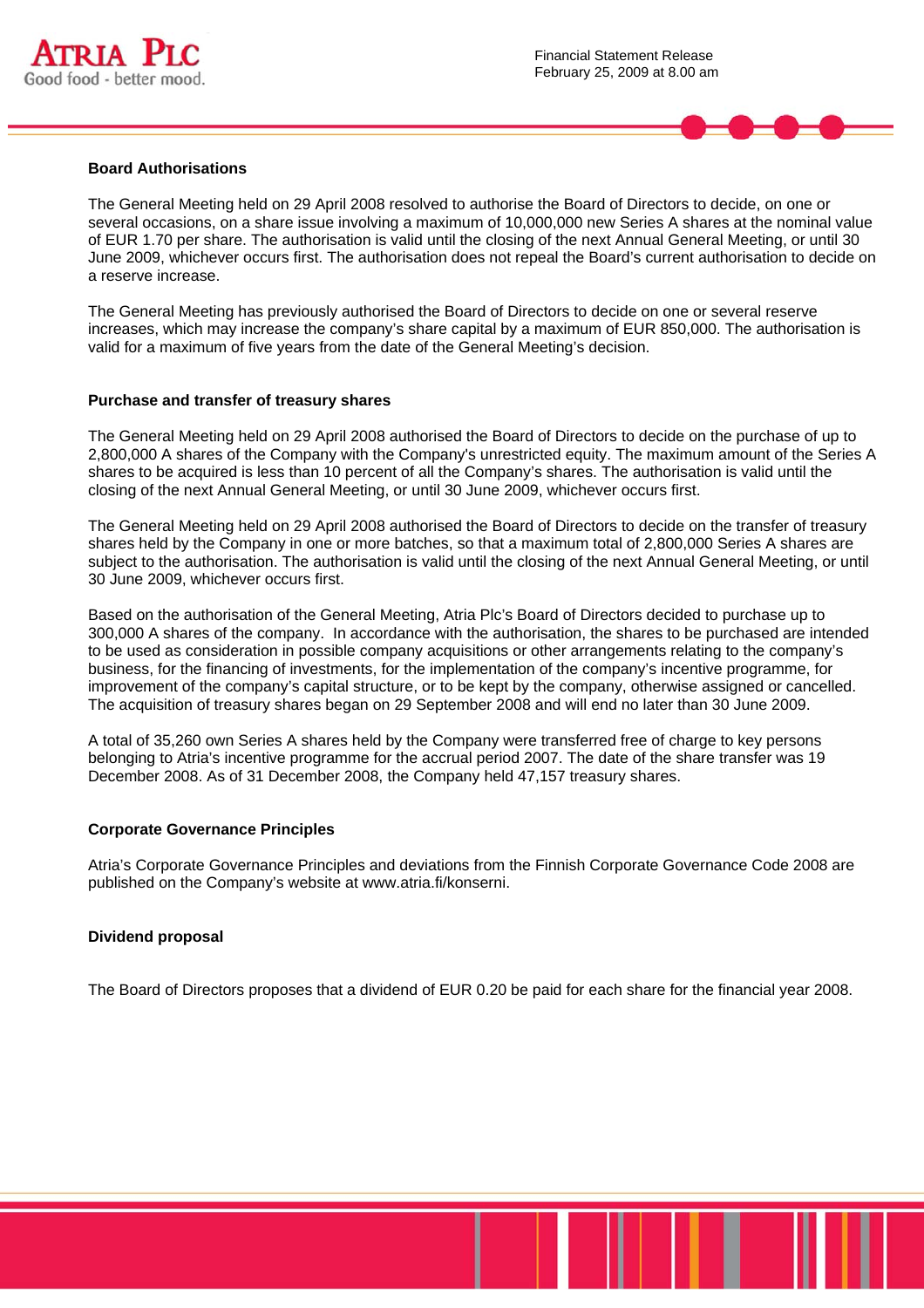



### **Annual General Meeting on 29 April 2009**

Atria Plc invites its shareholders to the Annual General Meeting, which will be held on Wednesday, 29 April 2009 in Helsinki at the Finlandia Hall.

The AGM will address the following matters, among others:

1. Matters to be addressed at the AGM as set out in Article 16 of the Articles of Association.

#### **Restrictions on trading by insiders**

The Company's insiders may not trade company shares during a period which is 14 days before the publication of the Company's interim reports and financial statement release ("closed window").

#### **Financial calendar 2009**

Atria Plc will publish three interim reports in 2009:

- interim report January to March on 28 April 2009 at approximately 08:00
- interim report January to June on 30 July 2009 at approximately 08:00
- interim report January to September on 27 October 2009 at approximately 08:00.

The Annual General Meeting will be held in Helsinki on 29 April 2009. The Annual Report will be published during week 16/2009. The interim reports may also be viewed on the company's website at www.atria.fi/konserni immediately after their release.

#### **Silent period**

Atria Group's IR adopts a silent period, which means that Atria does not give any statements about its financial situation three weeks prior to the publication of interim reports and financial statements.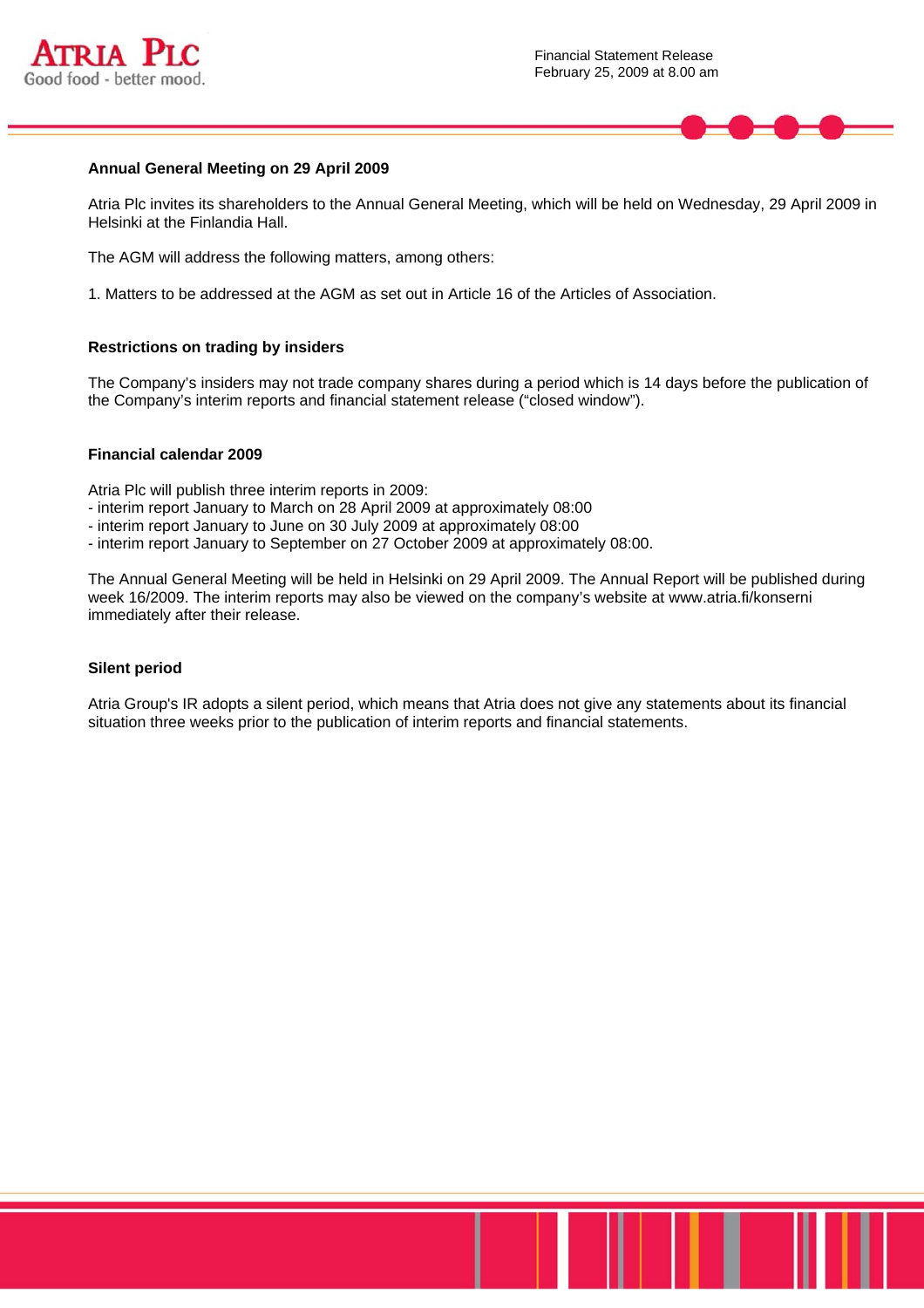

# **FINANCIAL INDICATORS**

|                                                          | IFRS    | IFRS                    | IFRS      | IFRS                                         | IFRS   |
|----------------------------------------------------------|---------|-------------------------|-----------|----------------------------------------------|--------|
|                                                          |         |                         |           | 31.12.08 31.12.07 31.12.06 31.12.05 31.12.04 |        |
|                                                          |         |                         |           |                                              |        |
| Net sales, mill.EUR                                      |         | 1,356.9 1,272.2 1,103.3 |           | 976.9                                        | 833.7  |
| Operating profit, mill.EUR                               |         | 38.4 94.5 41.5          |           | 40.2                                         | 49.3   |
| % of net sales                                           | 2.8     |                         | $7.4$ 3.8 | 4.1                                          | 5.9    |
| Financial income                                         |         |                         |           |                                              |        |
| and expenses, mill.EUR                                   | $-22.3$ | $-14.3$                 | $-7.3$    | $-3.2$                                       | $-5.2$ |
| % of net sales                                           | 1.6     | 1.1                     |           | $0.6$ 0.3                                    | 0.6    |
| Profit before tax                                        |         | 16.7 80.6 34.6          |           | 37.8                                         | 44.6   |
| % of net sales                                           |         |                         |           | $1.2$ 6.3 3.1 3.9                            | 5.3    |
| Return on equity (ROE), %                                | 2.5     | 17.2                    | 8.8       | 10.0                                         | 13.9   |
| Return on investment (ROI), %                            | 5.3     | 15.2                    | 8.7       | 10.3                                         | 13.9   |
| Equity ratio, %                                          | 38.4    | 47.6                    | 42.8      | 43.0                                         | 50.9   |
| Gross investments, mill.EUR                              | 152.6   | 284.1                   | 89.0      | 107.3                                        | 37.3   |
| % of net sales                                           | 11.2    | 22.3                    | 8.1       | 11.0                                         | 4.5    |
| Interest-bearing liabilities                             | 448.4   | 321.9                   | 244.2     | 206.9                                        | 116.1  |
| Debt/equity ratio, %                                     |         | 103.1 67.6              | 78.1      | 75.2                                         | 44.6   |
| Gearing, %                                               |         | 94.6 60.1               | 66.8      | 68.9                                         | 39.7   |
| Average FTE                                              | 6,135   | 5,947                   | 5,740     | 4,433                                        | 3,638  |
| R&D costs, mill.EUR                                      | 9.9     | 8.4                     | 7.4       | 6.7                                          | 7.0    |
| % of net sales *                                         | 0.7     | 0.7                     | 0.7       | 0.7                                          | 0.8    |
| Volume of orders **                                      |         |                         |           |                                              |        |
| * Booked in total as expenditure for the financial year. |         |                         |           |                                              |        |

\*\* Not a significant indicator as orders are generally delivered on the day following the order being placed.

# **SHARE-ISSUE ADJUSTED PER-SHARE INDICATORS**

|                                                                                                                                                 | <b>IFRS</b> | <b>IFRS</b> | <b>IFRS</b> | <b>IFRS</b>                                  | IFRS  |
|-------------------------------------------------------------------------------------------------------------------------------------------------|-------------|-------------|-------------|----------------------------------------------|-------|
|                                                                                                                                                 |             |             |             | 31.12.08 31.12.07 31.12.06 31.12.05 31.12.04 |       |
|                                                                                                                                                 |             |             |             |                                              |       |
| Earnings per share (EPS), EUR                                                                                                                   | 0.42        | 2.56        | 1.15        | 1.24                                         | 1.58  |
| Shareholders' equity per share, EUR                                                                                                             | 15.34       | 16.77       | 13.28       | 12.08                                        | 11.58 |
| Dividend/share, EUR *                                                                                                                           | 0.20        | 0.70        | 0.595       | 0.595                                        | 0.595 |
| Dividend/profit, % *                                                                                                                            | 48.1        | 27.4        | 51.7        | 48.0                                         | 37.7  |
| Effective dividend yield *                                                                                                                      | 1.7         | 4.0         | 3.3         | 3.3                                          | 5.3   |
| Price/earnings (P/E)                                                                                                                            | 27.9        | 6.8         | 15.9        | 14.5                                         | 7.2   |
| Market capitalisation, mill.EUR                                                                                                                 | 327.9       | 490.4       | 422.4       | 379.5                                        | 238.3 |
| Share turnover/1000 shares<br>A                                                                                                                 | 4,077       | 7,933       | 3,899       | 5,704                                        | 3,800 |
| Share turnover, %<br>A                                                                                                                          | 21.4        | 41.6        | 28.1        | 48.0                                         | 32.0  |
| Number of shares, million, total                                                                                                                | 28.3        | 28.3        | 23.1        | 21.1                                         | 21.1  |
| Number of shares<br>$\mathsf{A}$                                                                                                                | 19.1        | 19.1        | 13.9        | 11.9                                         | 11.9  |
| Number of shares<br>KII                                                                                                                         | 9.2         | 9.2         | 9.2         | 9.2                                          | 9.2   |
| Share issue-adjusted average                                                                                                                    |             |             |             |                                              |       |
| number of shares                                                                                                                                | 28.3        | 26.1        | 21.8        | 21.1                                         | 21.1  |
| Share issue-adjusted number                                                                                                                     |             |             |             |                                              |       |
| of shares on 31.12.                                                                                                                             | 28.3        | 28.3        | 23.1        | 21.1                                         | 21.1  |
| <b>SHARE PRICE DEVELOPMENT</b>                                                                                                                  |             |             |             |                                              |       |
|                                                                                                                                                 |             |             |             |                                              |       |
| Lowest of period<br>$\mathbb A$                                                                                                                 | 10.51       | 16.90       | 15.00       | 11.50                                        | 8.55  |
| Highest of period<br>$\mathbb A$                                                                                                                | 18.29       | 28.77       | 21.50       | 18.18                                        | 11.75 |
| At end of period<br>$\mathbb A$                                                                                                                 | 11.60       | 17.35       | 18.29       | 17.99                                        | 11.30 |
| Average price during period<br>Α<br>$\mathbf{r}$ , and $\mathbf{r}$ , and $\mathbf{r}$ , and $\mathbf{r}$ , and $\mathbf{r}$ , and $\mathbf{r}$ | 14.04       | 22.18       | 18.31       | 15.33                                        | 9.42  |

\* Proposal from the Board of Directors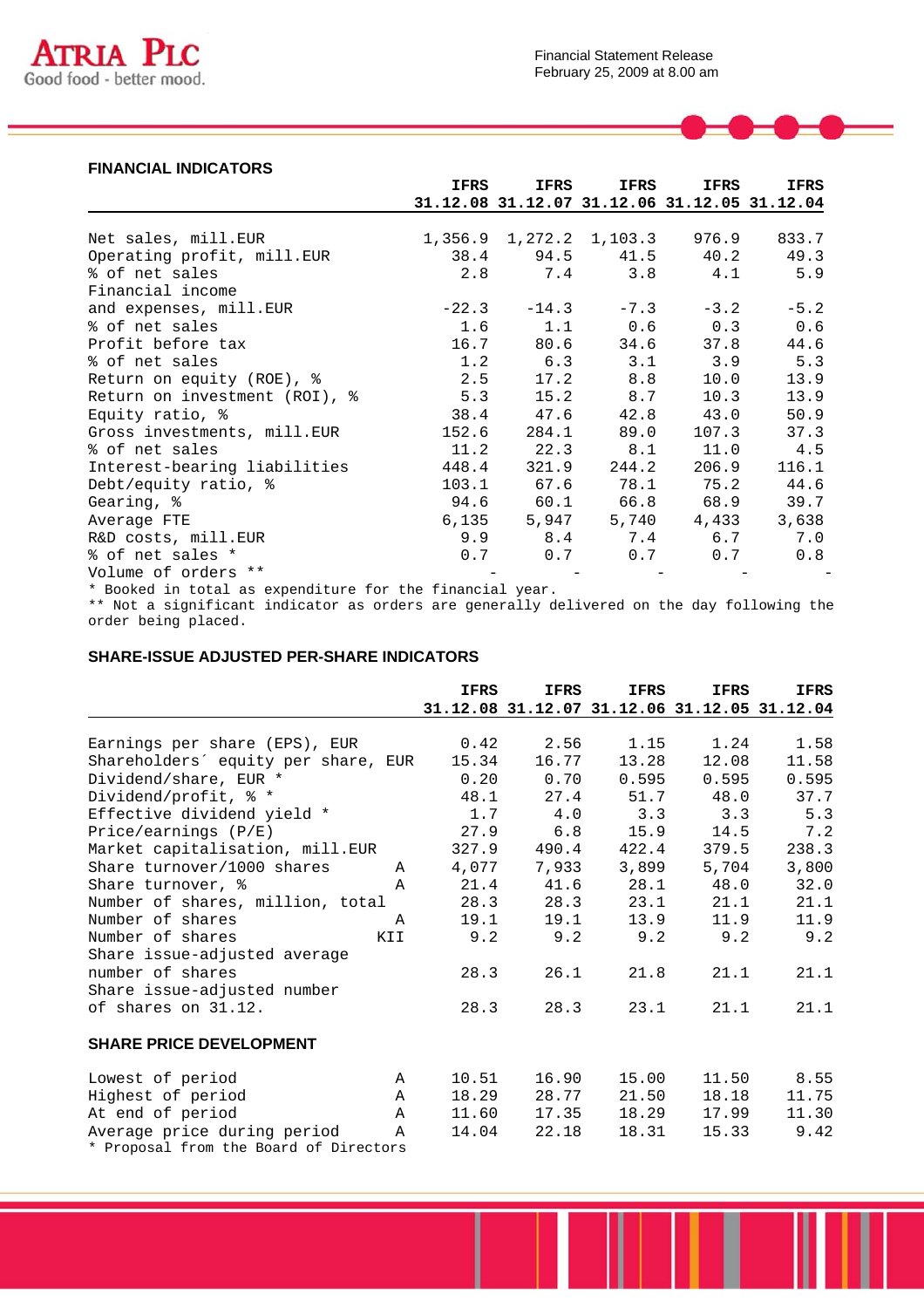

 $\qquad \qquad \blacksquare$ 

# **ATRIA PLC**

#### **CONSOLIDATED BALANCE SHEET**

| Assets                                 |          |          |
|----------------------------------------|----------|----------|
| mill. EUR                              | 31.12.08 | 31.12.07 |
|                                        |          |          |
| Non-current assets                     |          |          |
| Property, plant                        |          |          |
| and equipment                          | 493.5    | 455.6    |
| Goodwill                               | 151.1    | 151.8    |
| Other intangible assets                | 70.5     | 64.3     |
| Loan assets and other receivables      | 16.2     | 12.7     |
| Investments                            | 8.2      | 8.7      |
| Total                                  | 739.5    | 693.1    |
|                                        |          |          |
| Current assets                         |          |          |
| Inventories                            | 113.3    | 87.3     |
| Trade and other receivables            | 233.3    | 184.7    |
| Cash in hand and at bank               | 37.1     | 35.6     |
| Total                                  | 383.7    | 307.6    |
|                                        |          |          |
| Non-current assets held for sale       | 11.3     |          |
|                                        |          |          |
| Total assets                           | 1,134.5  | 1,000.7  |
|                                        |          |          |
|                                        |          |          |
| Equity and liabilities                 |          |          |
| mill. EUR                              | 31.12.08 | 31.12.07 |
|                                        |          |          |
| Equity                                 |          |          |
| Equity belonging to the shareholders   |          |          |
| of the parent company                  | 433.5    | 474.1    |
| Minority interest                      | 1.4      | 1.9      |
| Total equity                           | 434.9    | 476.0    |
|                                        |          |          |
| Non-current liabilities                |          |          |
|                                        |          |          |
| Interest-bearing financial liabilities | 320.8    | 194.1    |
| Deferred tax liabilities               | 42.4     | 42.8     |
| Other non-interest-bearing liabilities | 0.2      | 0.3      |
| Total                                  | 363.4    | 237.2    |
|                                        |          |          |
| Current liabilities                    |          |          |
| Interest-bearing financial liabilities | 127.6    | 127.8    |
| Trade and other payables               | 208.6    | 159.7    |
| Total                                  | 336.2    | 287.5    |
| Total liabilities                      | 699.6    | 524.7    |
|                                        |          |          |
| Total equity and liabilities           | 1,134.5  | 1,000.7  |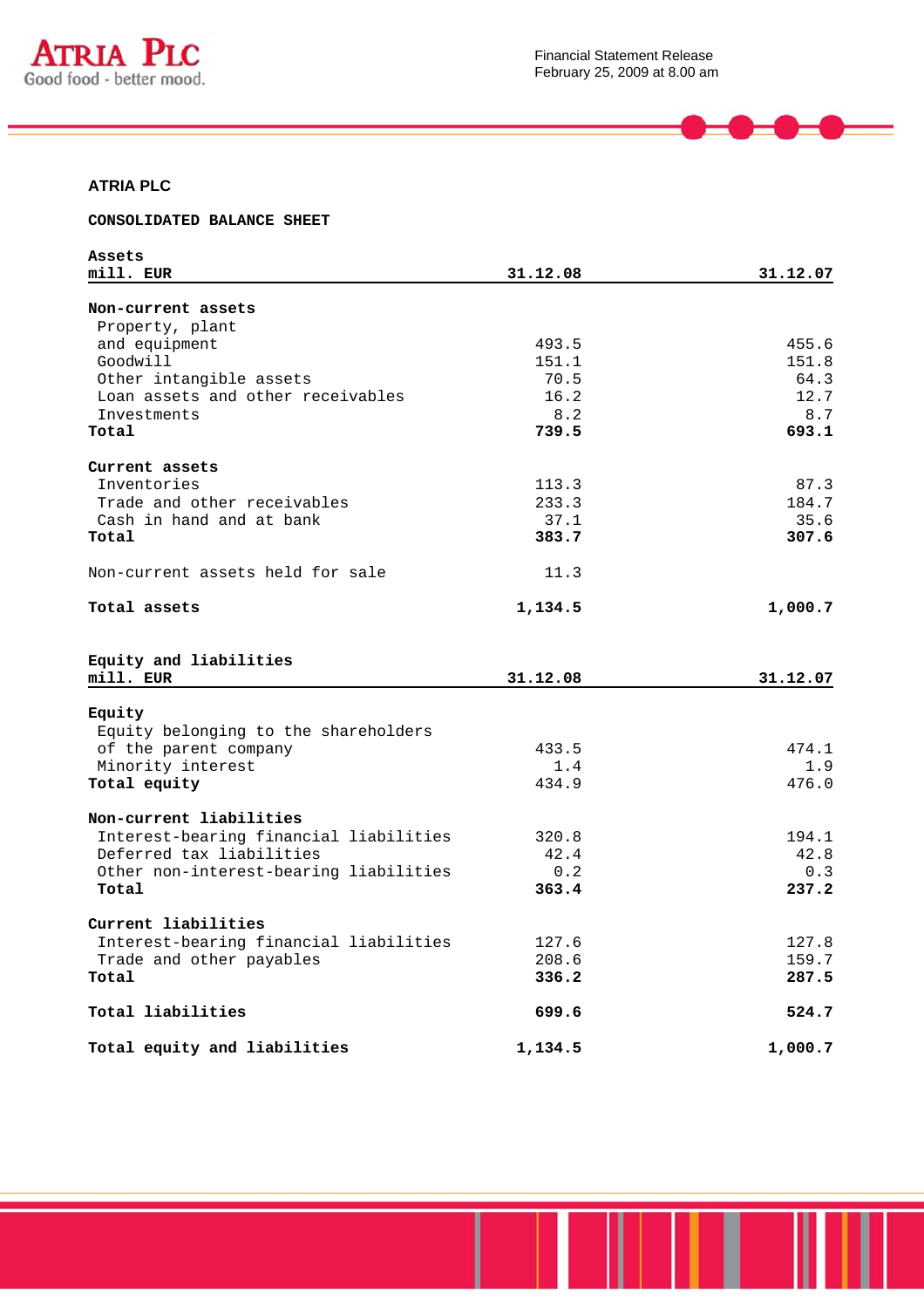

 $\bullet$  –  $\bullet$  –

## **CONSOLIDATED INCOME STATEMENT**

| mill. EUR                        |          | 10-12/08 10-12/07 |         | $1 - 12/08$ $1 - 12/07$ |
|----------------------------------|----------|-------------------|---------|-------------------------|
|                                  |          |                   |         |                         |
| Net sales                        | 361.1    | 337.1             |         | $1,356.9$ $1,272.2$     |
| Expenses                         | $-345.7$ | $-313.0$          |         | $-1, 271.0 -1, 133.2$   |
| Depreciations                    | $-11.6$  | $-10.9$           | $-47.5$ | $-44.5$                 |
| Operating profit                 | 3.8      | 13.2              | 38.4    | 94.5                    |
| * % of Net sales                 | 1.1      | 3.9               | 2.8     | 7.4                     |
| Financial income and             |          |                   |         |                         |
| expenses                         | $-12.2$  | $-2.2$            | $-22.3$ | $-14.3$                 |
| Income from associates           |          | 0.3               | 0.6     | 0.4                     |
| Profit before tax                | $-8.4$   | 11.3              | 16.7    | 80.6                    |
| * % of Net sales                 | $-2.3$   | 3.4               | 1.2     | 6.3                     |
| Income taxes                     | 2.2      | $-3.2$            | $-5.3$  | $-13.0$                 |
|                                  |          |                   |         |                         |
| Profit for the period            | $-6.2$   | 8.1               | 11.4    | 67.6                    |
| * % of Net sales                 | $-1.7$   | 2.4               | 0.8     | 5.3                     |
| Profit distribution for          |          |                   |         |                         |
| the accounting period:           |          |                   |         |                         |
| To parent company                |          |                   |         |                         |
| shareholders                     | $-5.9$   | 8.1               | 11.8    | 66.7                    |
| To minority shares               | $-0.3$   |                   | $-0.4$  | 0.9                     |
| Total                            | $-6.2$   | 8.1               | 11.4    | 67.6                    |
| Basic earnings/share, $\epsilon$ | $-0.21$  | 0.28              | 0.42    | 2.56                    |
| Diluted                          |          |                   |         |                         |
| earnings/share, $\epsilon$       | $-0.21$  | 0.28              | 0.42    | 2.56                    |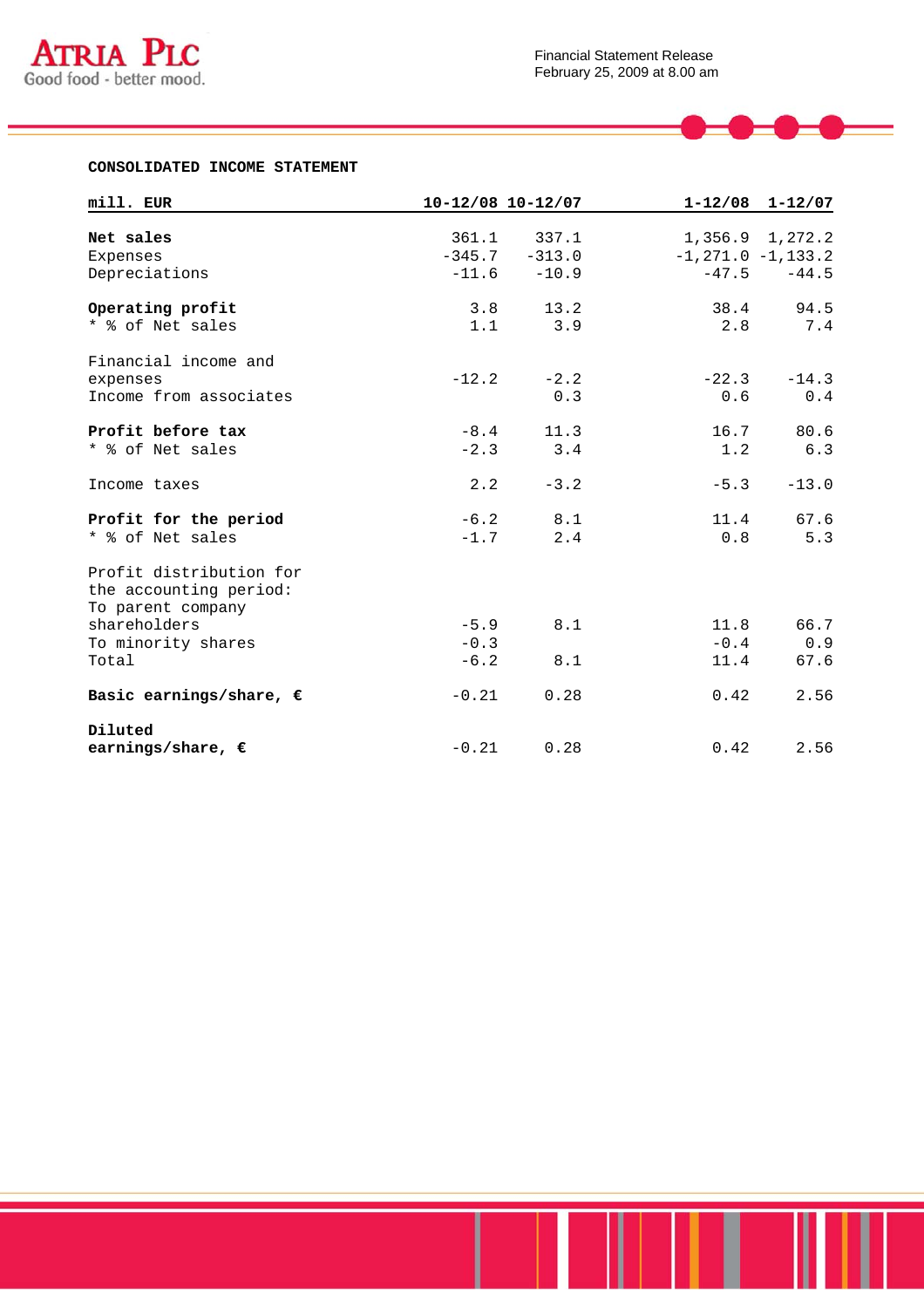

 $\blacksquare$ 

## **CALCULATION OF CHANGES IN SHAREHOLDERS' EQUITY**

| mill. EUR                                                 | company |                                     |              |                                 |                | Equity belonging to the shareholders of the parent |                   | Mino Share<br>inte equity | rity holders<br>rest in total |
|-----------------------------------------------------------|---------|-------------------------------------|--------------|---------------------------------|----------------|----------------------------------------------------|-------------------|---------------------------|-------------------------------|
|                                                           | Share   | Share<br>capital premium value non- | Fair<br>fond | Inv.<br>rest.<br>equity<br>cap. | Trans<br>diff. | Retained<br>lation earnings                        | Total             |                           |                               |
| Shareholders'                                             |         |                                     |              |                                 |                |                                                    |                   |                           |                               |
| equity<br>1.1.2007                                        | 39.3    | 138.5                               |              |                                 | 0.7            | 128.1                                              | 306.6             | 5.8                       | 312.4                         |
| Translation<br>differences<br>Other changes<br>Profit for |         |                                     | 1.9          | 0.3                             | $-4.2$         |                                                    | $-4.2$<br>2.2     | $-0.1$<br>$-4.7$          | $-4.3$<br>$-2.5$              |
| the period<br>Distribution                                |         |                                     |              |                                 |                | 66.7                                               | 66.7              | 0.9                       | 67.6                          |
| of dividends<br>Share issue                               | 8.8     |                                     |              | 110.2                           |                | $-13.7$<br>$-2.5$                                  | $-13.7$<br>116.5  |                           | $-13.7$<br>116.5              |
| Shareholders'                                             |         |                                     |              |                                 |                |                                                    |                   |                           |                               |
| equity<br>31.12.2007                                      | 48.1    | 138.5                               | 1.9          | 110.5                           | $-3.5$         | 178.6                                              | 474.1             | 1.9                       | 476.0                         |
| Translation<br>differences<br>Other changes               |         |                                     | $-1.8$       | $-0.2$                          | $-30.0$        |                                                    | $-30.0$<br>$-2.0$ | $-0.1$                    | $-30.1$<br>$-2.0$             |
| Treasury<br>shares                                        |         |                                     |              |                                 |                | $-0.5$                                             | $-0.5$            |                           | $-0.5$                        |
| Profit for<br>the period                                  |         |                                     |              |                                 |                | 11.7                                               | 11.7              | $-0.4$                    | 11.3                          |
| Distribution<br>of dividends                              |         |                                     |              |                                 |                | $-19.8$                                            | $-19.8$           |                           | $-19.8$                       |
| Shareholders'                                             |         |                                     |              |                                 |                |                                                    |                   |                           |                               |
| equity<br>31.12.2008                                      | 48.1    | 138.5                               | 0.1          | 110.3                           | $-33.5$        | 170.0                                              | 433.5             | 1.4                       | 434.9                         |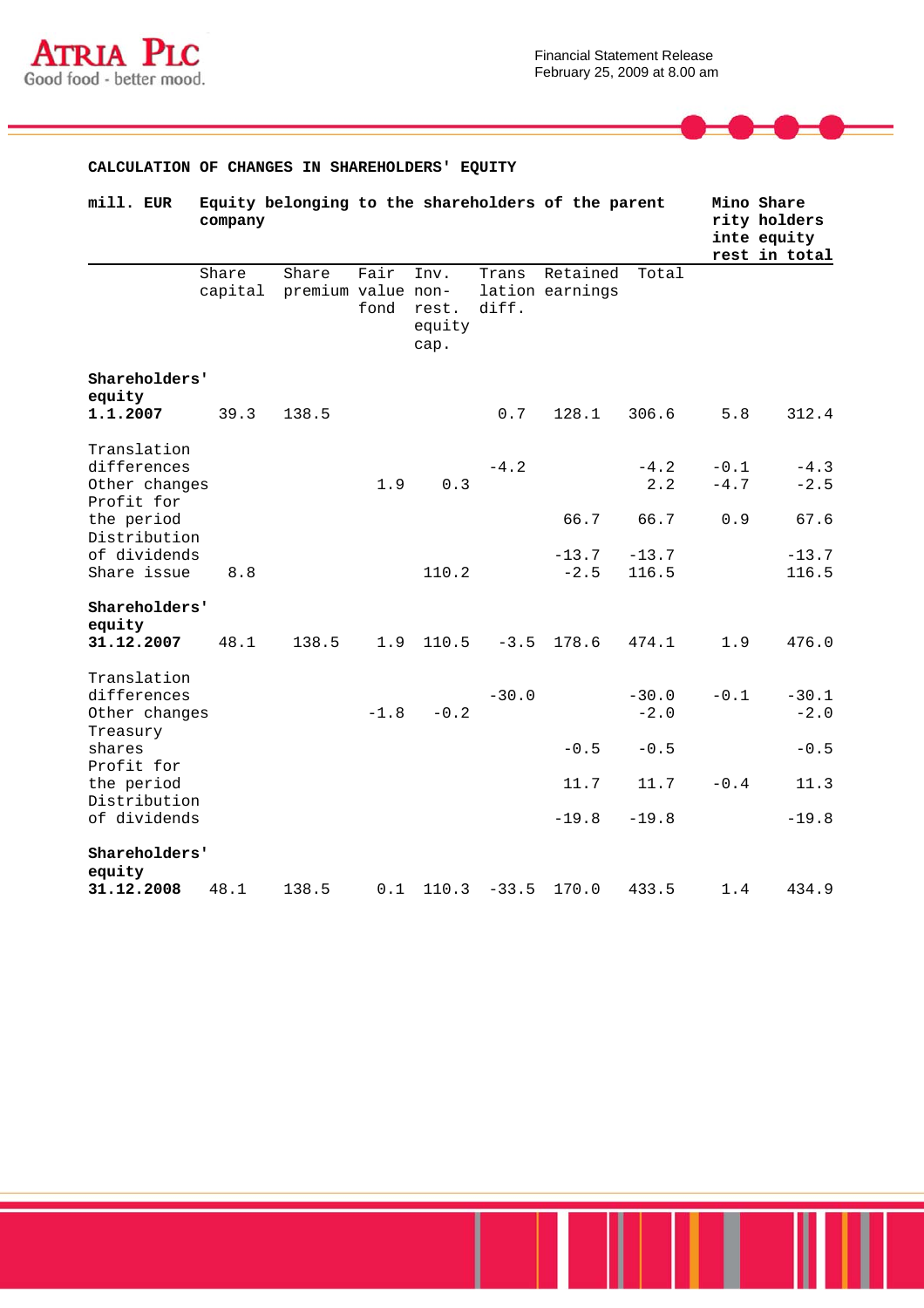

 $\overline{\phantom{a}}$ 

#### **CASH FLOW STATEMENT**

| mill. EUR                            | $1 - 12/08$ | $1 - 12/07$ |
|--------------------------------------|-------------|-------------|
|                                      |             |             |
| Cash flow from operating activities  |             |             |
| Operating activities                 | 69.9        | 91.4        |
| Financial items<br>and taxes         | $-32.3$     | $-28.4$     |
| Cash flow from operating activities, |             |             |
| total                                | 37.6        | 63.0        |
|                                      |             |             |
| Cash flow from investing activities  |             |             |
| Tangible and intangible assets       | $-65.5$     | $-92.2$     |
| Investments                          | 3.6         | $-0.4$      |
| Sold shares in subsidiaries          |             | 39.1        |
| Bought shares in subsidiaries        | $-41.3$     | $-124.6$    |
| Cash flow from investing activities, |             |             |
| total                                | $-103.2$    | $-178.1$    |
| Cash flow from financing activities  |             |             |
| Cash share issue                     |             | 116.5       |
| Loans drawn down                     | 171.7       | 304.1       |
| Loans repaid                         | $-86.0$     | $-292.1$    |
| Dividends paid                       | $-19.8$     | $-13.7$     |
| Acquired treasury shares             | $-0.9$      |             |
| Cash flow from financing,            |             |             |
| total                                | 65.0        | 114.8       |
| Change in liquid funds               | $-0.6$      | $-0.3$      |

#### **SEGMENT-SPECIFIC INFORMATION GEOGRAPHICAL**

| mill. EUR      |        | 10-12/08 10-12/07 | $1 - 12/08$   | %ะ     | $1 - 12/07$ | %      |
|----------------|--------|-------------------|---------------|--------|-------------|--------|
|                |        |                   |               |        |             |        |
| Net Sales      |        |                   |               |        |             |        |
| Finland        | 206.2  | 203.9             | 797.9         | 58.8   | 749.6       | 58.9   |
| Scandinavia    | 112.4  | 116.0             | 455.2         | 33.5   | 457.8       | 36.0   |
| Russia         | 35.5   | 16.9              | 93.8          | 6.9    | 65.6        | 5.2    |
| Baltic         | 10.8   | 6.1               | 32.3          | 2.4    | 26.7        | 2.1    |
| Eliminations   | $-3.8$ | $-5.8$            | $-22.3$       | $-1.6$ | $-27.5$     | $-2.2$ |
| Total          | 361.1  |                   | 337.1 1,356.9 | 100.0  | 1,272.2     | 100.0  |
| <b>EBIT</b>    |        |                   |               |        |             |        |
| Finland        | 11.8   | 9.9               | 33.9          | 88.3   | 43.2        | 45.7   |
| Scandinavia    | $-1.2$ | 5.5               | 14.4          | 37.5   | 54.9        | 58.1   |
| Russia         | $-5.7$ | 0.5               | $-3.4$        | $-8.9$ | 4.3         | 4.6    |
| Baltic         | $-0.7$ | $-1.4$            | $-3.8$        | $-9.9$ | $-4.4$      | $-4.7$ |
| Unallocated    | $-0.4$ | $-1.3$            | $-2.7$        | $-7.0$ | $-3.5$      | $-3.7$ |
| Total          | 3.8    | 13.2              | 38.4          | 100.0  | 94.5        | 100.0  |
| Operative EBIT |        |                   |               |        |             |        |
| Finland        | 11.8   | 9.9               | 34.4          | 86.2   | 43.2        | 70.4   |
| Scandinavia    | $-1.2$ | 5.9               | 15.4          | 38.6   | 20.5        | 33.4   |
| Russia         | $-5.7$ | 0.5               | $-3.4$        | $-8.5$ | 4.3         | 7.0    |
| Baltic         | $-0.7$ | $-1.3$            | $-3.8$        | $-9.5$ | $-3.1$      | $-5.0$ |
| Unallocated    | $-0.4$ | $-1.3$            | $-2.7$        | $-6.8$ | $-3.5$      | $-5.7$ |
| Total          | 3.8    | 13.7              | 39.9          | 100.0  | 61.4        | 100.0  |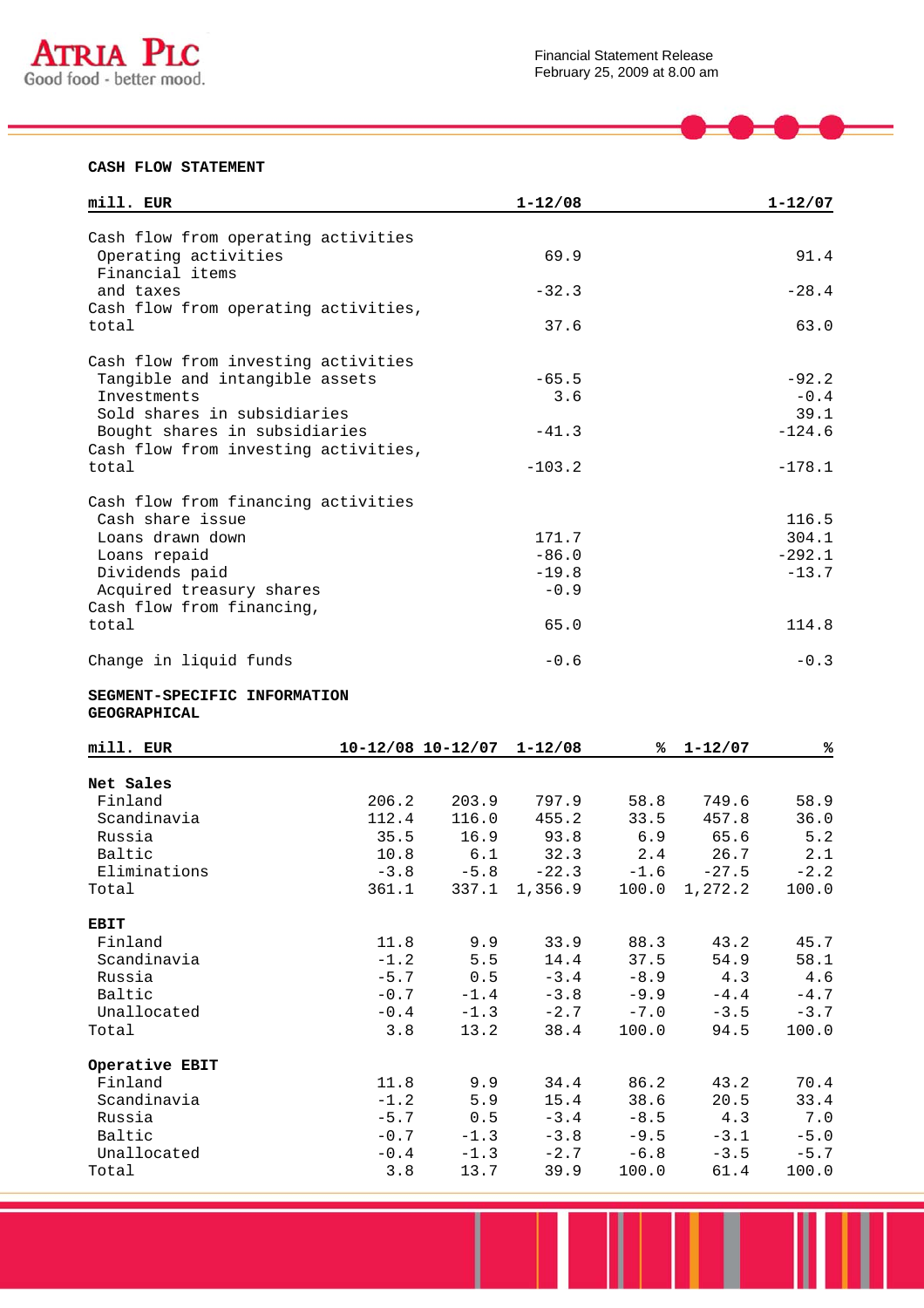

 $\bullet$   $\bullet$   $\hspace{0.1cm}$   $\hspace{0.1cm}$   $\hspace{0.1cm}$   $\hspace{0.1cm}$   $\hspace{0.1cm}$   $\hspace{0.1cm}$   $\hspace{0.1cm}$   $\hspace{0.1cm}$   $\hspace{0.1cm}$   $\hspace{0.1cm}$   $\hspace{0.1cm}$   $\hspace{0.1cm}$   $\hspace{0.1cm}$   $\hspace{0.1cm}$   $\hspace{0.1cm}$   $\hspace{0.1cm}$   $\hspace{0.1cm}$   $\hspace{0.$ 

Ė

| Investments  |          |        |           |        |
|--------------|----------|--------|-----------|--------|
| Finland      | 23.8     | 15.6   | 28.6      | 10.1   |
| Scandinavia  | 41.8     | 27.4   | 213.9     | 75.3   |
| Russia       | 68.6     | 45.0   | 33.0      | 11.6   |
| Baltic       | 18.4     | 12.1   | 8.6       | 3.0    |
| Total        | 152.6    | 100.0  | 284.1     | 100.0  |
| mill. EUR    | 31.12.08 |        | 831.12.07 | ℁      |
| Assets       |          |        |           |        |
| Finland      | 533.5    | 47.0   | 509.9     | 51.0   |
| Scandinavia  | 368.5    | 32.5   | 373.4     | 37.3   |
| Russia       | 187.2    | 16.5   | 78.7      | 7.9    |
| Baltic       | 68.6     | 6.0    | 48.1      | 4.8    |
| Eliminations | $-23.3$  | $-2.1$ | $-9.4$    | $-0.9$ |
| Total        | 1,134.5  | 100.0  | 1,000.7   | 100.0  |
| Liabilities  |          |        |           |        |
| Finland      | 263.7    | 37.7   | 186.5     | 35.5   |
| Scandinavia  | 268.3    | 38.4   | 259.8     | 49.5   |
| Russia       | 144.1    | 20.6   | 54.4      | 10.4   |
| Baltic       | 44.3     | 6.3    | 34.1      | 6.5    |
| Eliminations | $-20.8$  | $-3.0$ | $-10.1$   | $-1.9$ |
| Total        | 699.6    | 100.0  | 524.7     | 100.0  |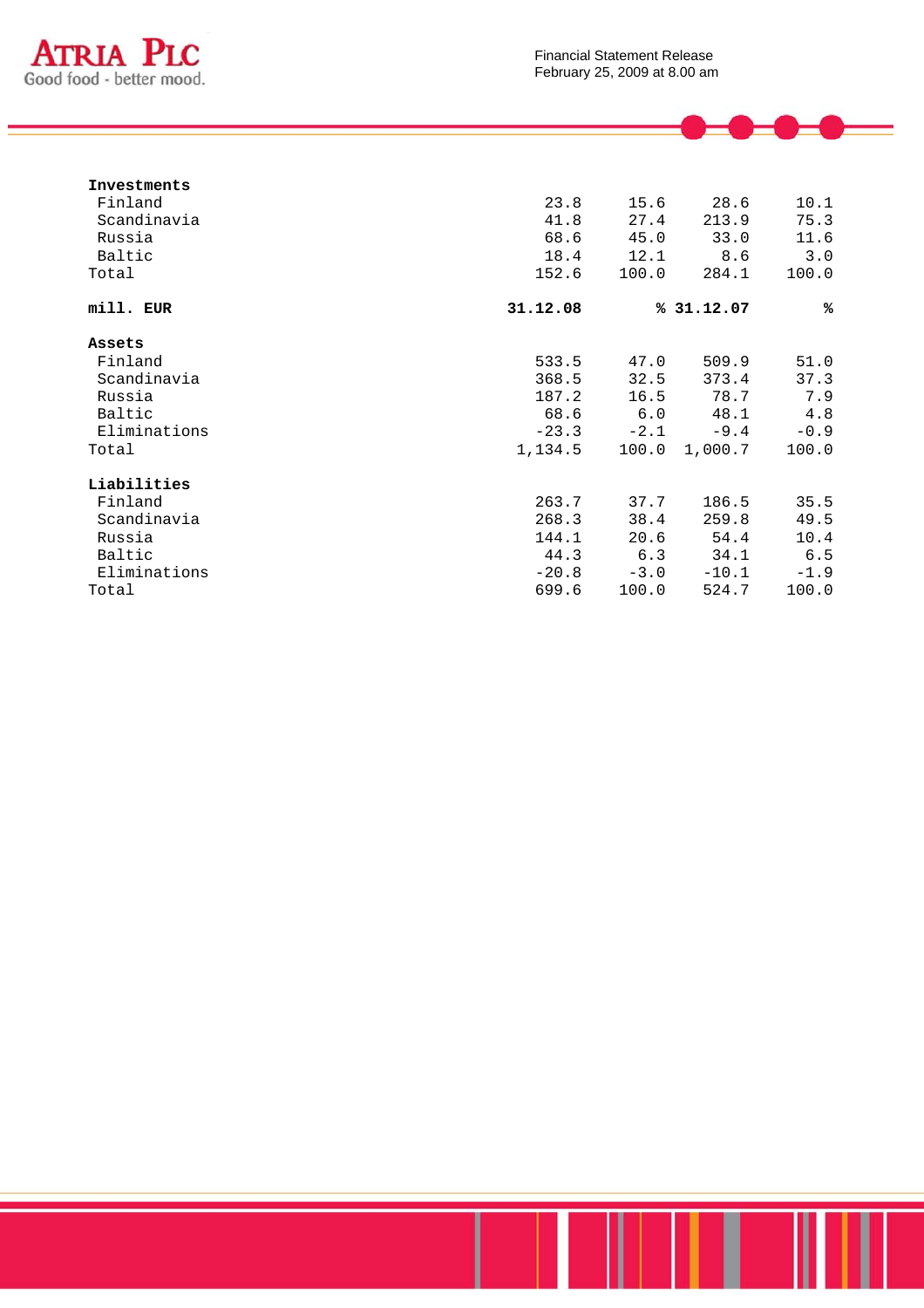

#### **ACQUIRED OPERATIONS**

|                                     | Acquisition<br>date | Ownership<br>share, % | Domicile |
|-------------------------------------|---------------------|-----------------------|----------|
| AB Ridderheim & Grönvall            | 1.7.2008            | 100                   | Sweden   |
| Subsidiaries:                       |                     |                       |          |
| Ridderheims Delikatesser AB         |                     | 100                   | Sweden   |
| Smakfabriken i Göterborg AB         |                     | 100                   | Sweden   |
| KB Joddlaren                        |                     | 100                   | Sweden   |
| Ridderheims Delikatesser i Norge AS | 1.7.2008            | 100                   | Norway   |

Atria Scandinavia's strategy is to focus on products with a higher degree of processing. The acquisition of Ridderheims supports this strategy. The acquisition strengthens Atria's position in the fresh delicatessen products market, which is currently one of the fastest growing segments in the consumer goods retail trade.

Established in 1987, AB Ridderheims Delikatesser's product selection includes beer sausages, hams, cheese, canned foods and tapas ingredients. Ridderheims is a strong, well-known and innovative brand in the industry. The company operates in Gothenburg and employs a staff of 110.

The aim is to merge the product selections of Ridderheims and Falbygdens Ost into Atria Deli. The merger will create the finest and most comprehensive range of fresh delicatessen products in the Nordic countries and improve the position of both companies in export markets. Ridderheims currently exports its products to eleven countries. The merger will allow it to further increase its sales in Sweden and step up its exports, as Atria has a strong position and network of distributors in Finland, Denmark, the Baltic countries and Russia.

At the same time, Ridderheims' distribution network will enable Falbygdens Ost to export more of its products. Furthermore, the acquisition will generate savings, as the manufacture of products which Ridderheims used to buy from subcontractors is transferred to Atria's plants.

Ridderheims' net sales for the previous accounting period were EUR 54.4 million and EBIT EUR 1.9 million.

|                                                         | Fair  | Acquiree's<br>current |
|---------------------------------------------------------|-------|-----------------------|
|                                                         | value | book value            |
| Property, plant and equipment                           | 5.9   | 5.9                   |
| Goodwill                                                | 13.9  |                       |
| Other intangible assets                                 | 8.1   |                       |
| Investments                                             | 0.1   | 0.1                   |
| Inventories                                             | 3.0   | 3.0                   |
| Receivables                                             | 5.5   | 5.6                   |
| Cash and cash equivalents                               | 2.6   | 2.6                   |
| Total assets                                            | 39.1  | 17.2                  |
| Deferred tax liabilities                                | 3.7   | 1.4                   |
| Interest-bearing financial liabilities                  | 2.7   | 2.7                   |
| Other liabilities                                       | 7.0   | 7.0                   |
| Total liabilities                                       | 13.4  | 11.1                  |
| Net assets                                              | 25.7  | 6.1                   |
| Purchase price<br>Cash and cash equivalents of acquired | 25.7  |                       |
| company                                                 | 2.6   |                       |
| Effect on cash flow                                     | 23.1  |                       |
|                                                         |       |                       |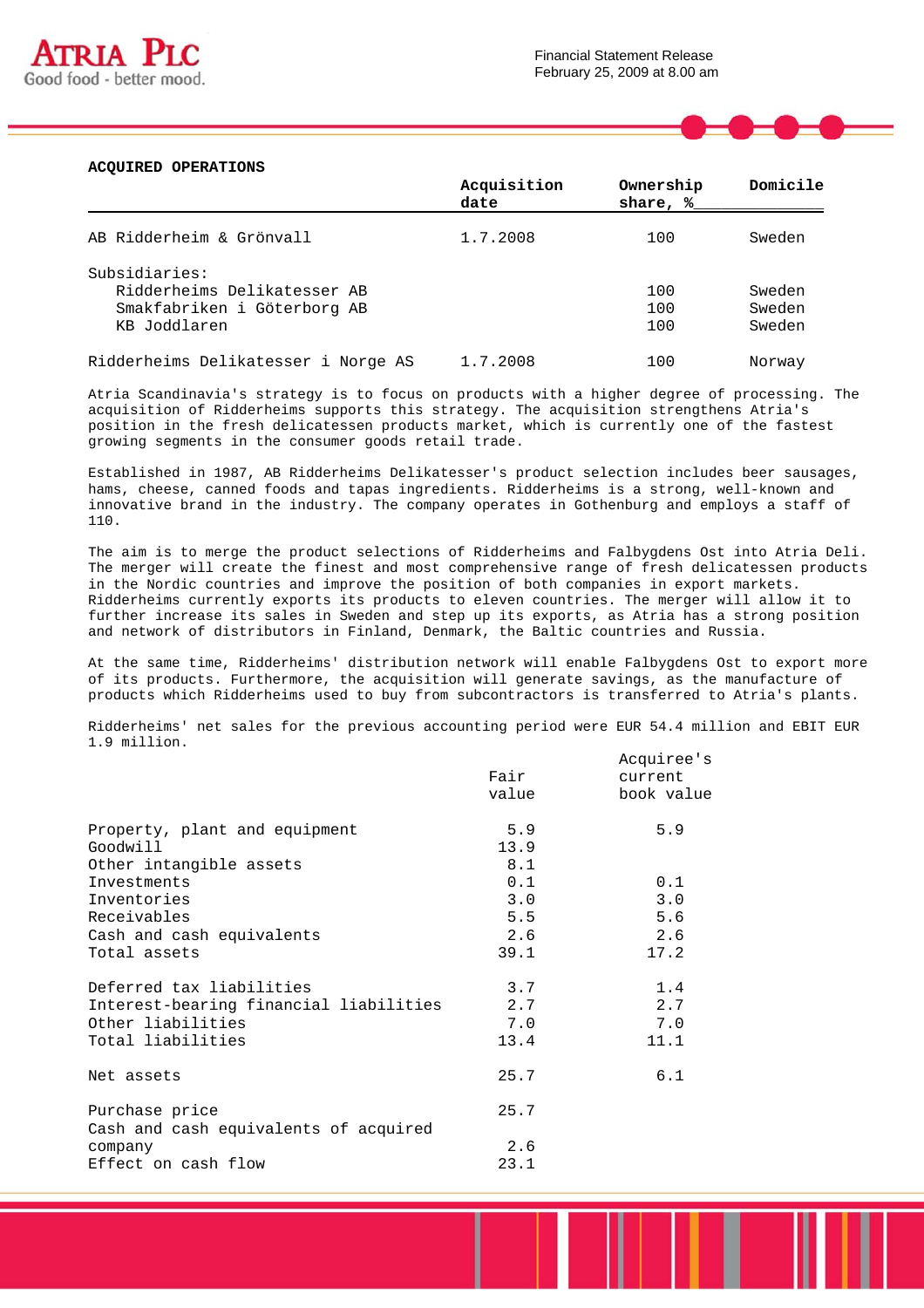



|                              | Acquisition<br>date | Ownership<br>share, % | Domicile |
|------------------------------|---------------------|-----------------------|----------|
| AS Vastse-Kuuste Lihätööstus | 1.8.2008            | 100                   | Estonia  |
| AS Wõro Kommerts             | 1.8.2008            | 100                   | Estonia  |

AS Vastse-Kuuste Lihatööstus manufactures a range of cold cuts, sausages, dried sausages and consumer-packed meat. The company has its own slaughterhouse and cutting plant. Founded in 1994, Vastse-Kuuste reported net sales of EUR 8.8 million in 2007. Its total market share in terms of value is 6 % (Source: AC Nielsen 2008), and it employs approximately 140 persons. Over the past few years, Vastse-Kuuste has invested in the modernisation and capacity improvement of its production plant. Its market position has also strengthened due to the new investments. The company has a particularly strong position in cold cuts in the Estonian market. The production plant is located in southern Estonia, in Vastse-Kuuste.

Established in 1993, AS Wõro Kommerts is a company specialising in the production of meat products. Wõro's product selection includes smoked sausages and meat products, raw sausages, grill sausages and frankfurters. The company's total market share in terms of value is 13 % (Source: AC Nielsen 2008), which makes it Estonia's second largest meat processing company. In recent years, Wõro has invested actively in the improvement of product quality and brand development. In 2007, it posted net sales of EUR 9.9 million and employed some 170 staff. The company has a production plant in Ahja, near Tartu and a distribution centre in Tartu. Built at the turn of the millennium, the production plant boasts modern production machinery.

Through these acquisitions, Atria will complement and expand its current product selection for retail customers in Estonia. Combined with the operations of Wõro and Vastse-Kuuste, AS Valga Lihatööstus is the second largest player in the Estonian meat processing market, with net sales of approximately EUR 42 million. The merger will generate significant synergies and help establish a firmer foothold in the market.

The companies' net sales for the previous accounting period were EUR 18.7 million and EBIT EUR 0.9 million.

|                                        |       | Acquiree's |
|----------------------------------------|-------|------------|
|                                        | Fair  | current    |
|                                        | value | book value |
| Property, plant and                    |       |            |
| equipment                              | 4.8   | 4.8        |
| Goodwill                               | 6.2   |            |
| Other intangible assets                | 3.6   |            |
| Inventories                            | 1.1   | 1.1        |
| Receivables                            | 2.0   | 2.0        |
| Cash and cash equivalents              | 2.6   | 2.6        |
| Total assets                           | 20.3  | 10.5       |
| Deferred tax liabilities               | 0.8   |            |
| Interest-bearing financial liabilities | 1.1   | 1.1        |
| Other liabilities                      | 2.9   | 2.9        |
| Total liabilities                      | 4.8   | 4.0        |
| Net assets                             | 15.5  | 6.5        |
| Purchase price                         | 15.5  |            |
| Cash and cash equivalents of acquired  |       |            |
| company                                | 2.6   |            |
| Effect on cash flow                    | 12.9  |            |
|                                        |       |            |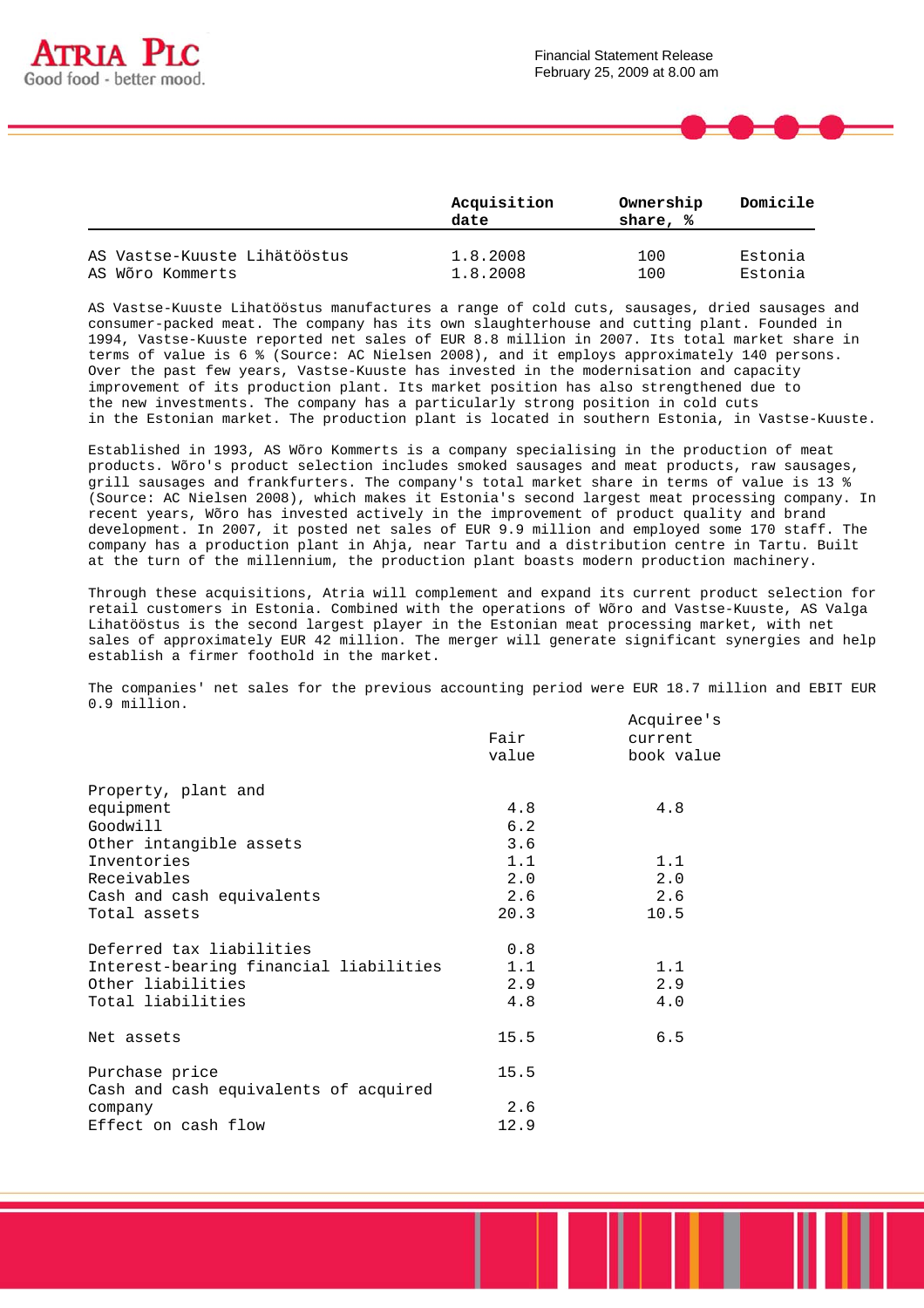



Atria expanded its operations in Russia by acquiring the meat processing company OOO MPZ CampoMos operating in the Moscow and St Petersburg regions. The main products of Campomos include meat products and pizzas. It is also planning to add consumer-packed meat to its product portfolio. Campomos has a production plant and logistics centre in Moscow and a distribution terminal in St Petersburg. In addition, it boasts a new pork breeding facility with 2,500 sows. The main market of Campomos is Moscow, but it is also well-established in St Petersburg and some other major cities. In 2007, Campomos reported net sales of around EUR 75 million. After the positive development of earnings in the early 2000s, the company's performance has ebbed and it has been in the red in recent years. The company's production equipment is modern and well maintained.

Through the acquisition of Campomos, Atria will obtain a significant share of modern retail trade in the Moscow region and strengthen its market leadership in St Petersburg. Founded in 1989, Campomos employs some 1,000 staff. More than half of its sales are generated in the Moscow region and the rest in St Petersburg and other major cities. Campomos was the subsidiary of Campofrio Alimentacion S.A., a Spanish publicly quoted company. It was the first meat processing company established in Russia.

The company's main brand is KampoMos, which is widely known in Russia. The KampoMos frankfurters, in particular, are a well-known product. The company also offers a variety of premium-class meat products. In recent years, Campomos has diversified into convenience foods and service desk products.

A customer base of over 17 million people in the Moscow region and the rapid growth of modern retail trade combined with the well-known, high-quality products of Campomos and its excellent position in modern retail trade will help Atria establish a firm foothold in the rapidly growing Moscow market.

|                                        |       | Acquiree's |
|----------------------------------------|-------|------------|
|                                        | Fair  | current    |
|                                        | value | book value |
| Property, plant and                    |       |            |
| equipment                              | 44.0  | 44.0       |
| Goodwill                               | 0.3   | 1.3        |
| Other intangible assets                | 2.4   | 1.9        |
| Inventories                            | 13.6  | 13.6       |
| Trade receivables                      | 15.4  | 15.4       |
| Other receivables                      | 15.9  | 15.9       |
| Cash and cash equivalents              | 1.0   | 1.0        |
| Total assets                           | 92.6  | 93.1       |
| Deferred tax liabilities               | 1.0   | 0.6        |
| Interest-bearing financial liabilities | 51.7  | 51.7       |
| Other liabilities                      | 33.6  | 33.6       |
| Total liabilities                      | 86.3  | 85.9       |
| Net assets                             | 6.3   | 7.2        |
| Purchase price                         | 6.3   |            |
| Cash and cash equivalents of acquired  | 1.0   |            |
| Effect on cash flow                    | 5.3   |            |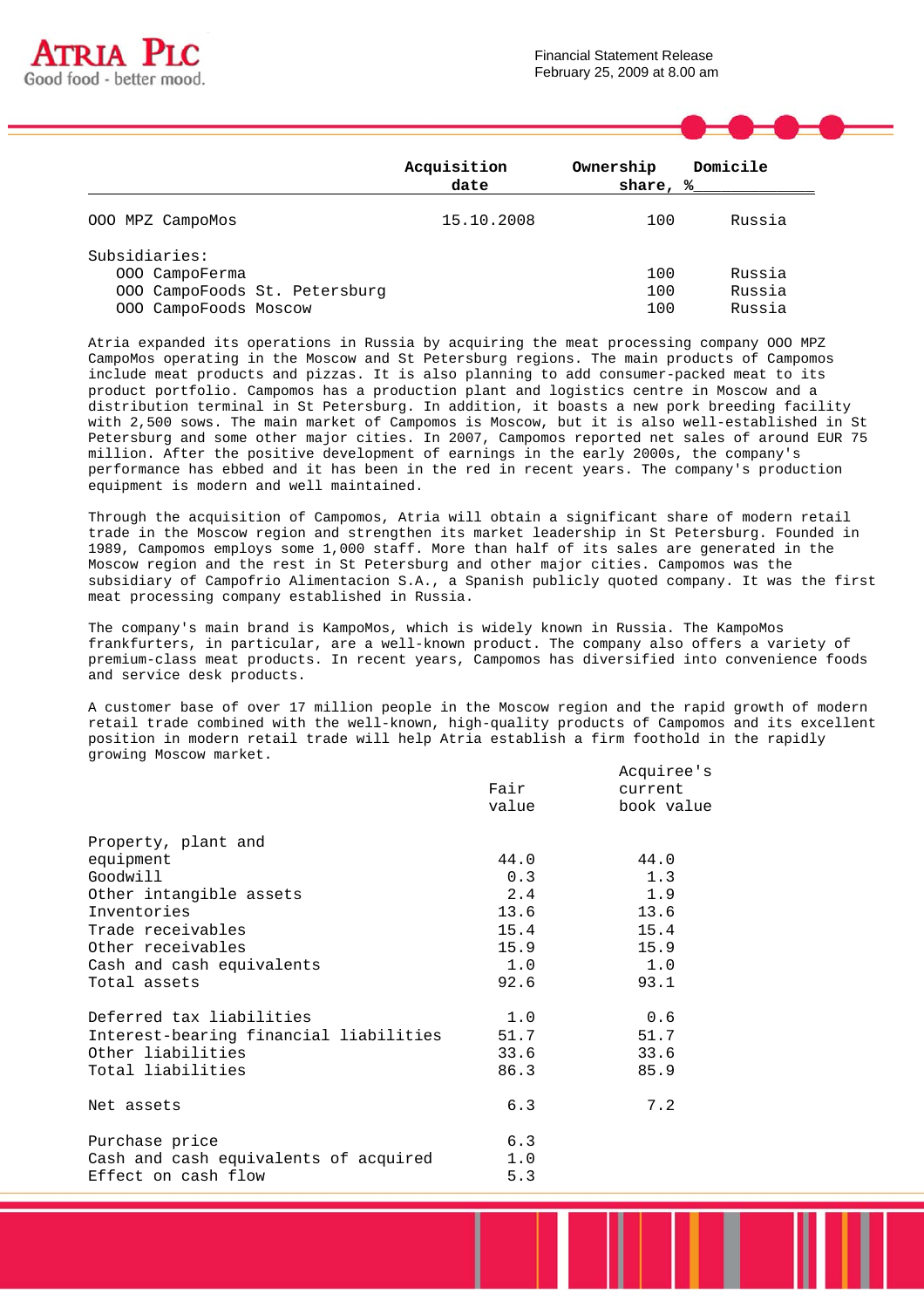

| mill. EUR                                                                                                                         | 31.12.08           | 31.12.07            |
|-----------------------------------------------------------------------------------------------------------------------------------|--------------------|---------------------|
| Debts with mortgages or other collateral<br>given as security<br>Loans from financial institutions<br>Pension fund loans<br>Total | 9.6<br>3.9<br>13.5 | 13.5<br>4.6<br>18.1 |
| Mortgages and other securities given as<br>comprehensive security<br>Real estate mortgages<br>Corporate mortgages                 | 6.7<br>7.9         | 22.0<br>2.2         |
| Total                                                                                                                             | 14.6               | 24.2                |
| Guarantee engagements not included<br>in the balance sheet                                                                        |                    |                     |
| Guarantees                                                                                                                        | 0.9                | 0.9                 |

The figures of the financial statement release are unaudited.

# **ATRIA PLC Board of Directors**

**For further information**, please contact Matti Tikkakoski, President and CEO, tel. +358 50 2582.

#### **DISTRIBUTION**

Nasdaq OMX Helsinki Ltd Principal media www.atria.fi

The financial statements will be mailed to you upon request and are also available on our website at www.atria.fi/konserni.